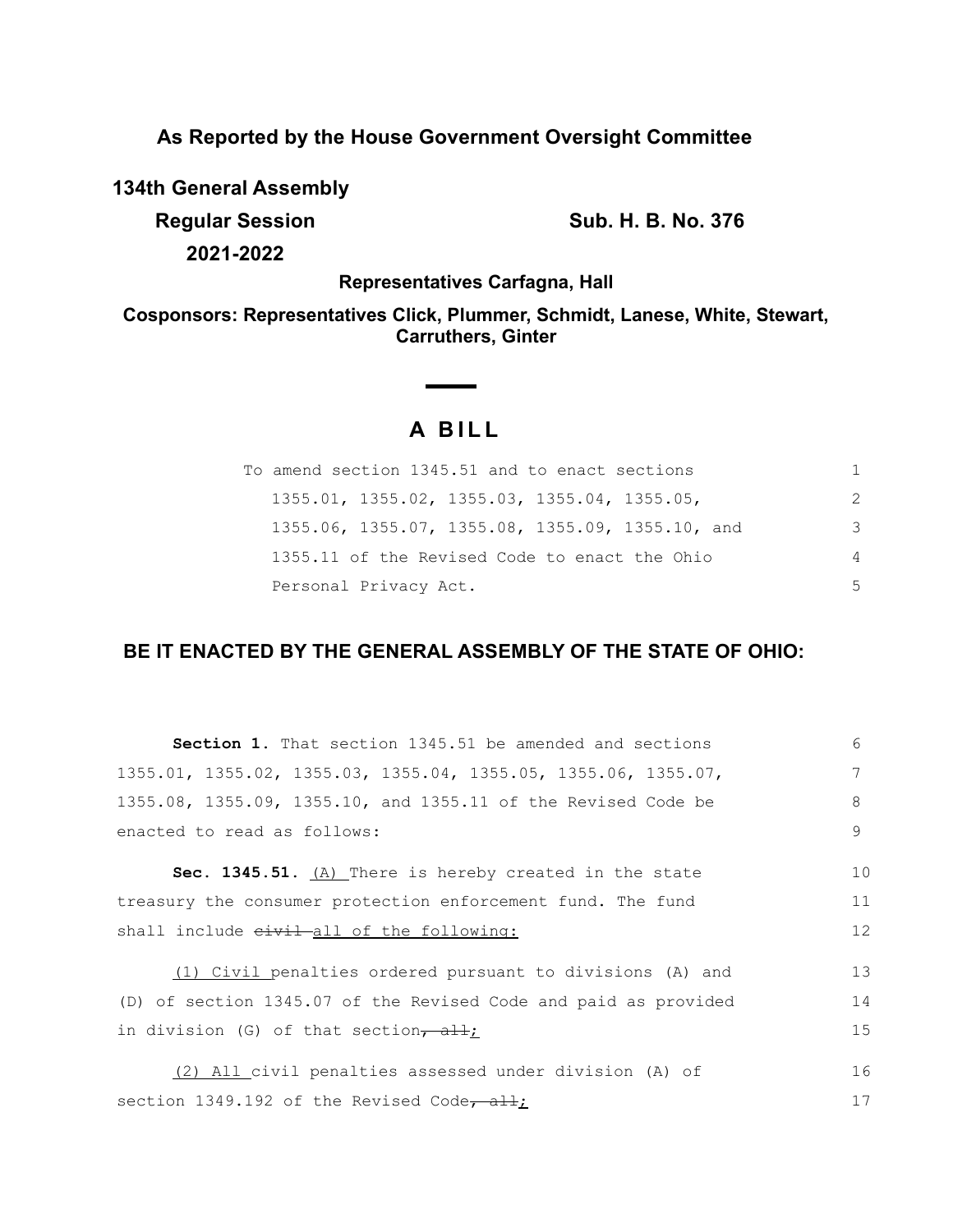(3) All moneys awarded under section 1355.11 of the Revised Code other than amounts awarded pursuant to division (D) (4) of that section; (4) All costs awarded to the attorney general and all penalties imposed under section 4549.48 of the Revised Code, and  $a \pm i$ ; (5) All money unclaimed under section 4549.50 of the Revised Code. (B) The money in the consumer protection enforcement fund shall be used for the sole purpose of paying expenses incurred by the consumer protection section of the office of the attorney general. **Sec. 1355.01.** As used in this chapter: (A)(1) "Affiliate" means a legal entity that controls, is controlled by, shares common branding with, or is under common control with, another legal entity. (2) For purposes of division (A)(1) of this section, "control" or "controlled" means a relationship between two legal 18 19  $20$ 21 22 23 24 25 26 27 28 29 30 31 32 33 34 35

(a) One entity having ownership of, or the power to vote, more than fifty per cent of the outstanding shares of any class of voting security of the other legal entity; 37 38 39

entities characterized by any of the following:

(b) One entity having control in any manner over the election of a majority of the directors, or of individuals exercising similar functions, of the other entity; 40 41 42

(c) One entity having the power to exercise a controlling influence over the management of the other entity. 43 44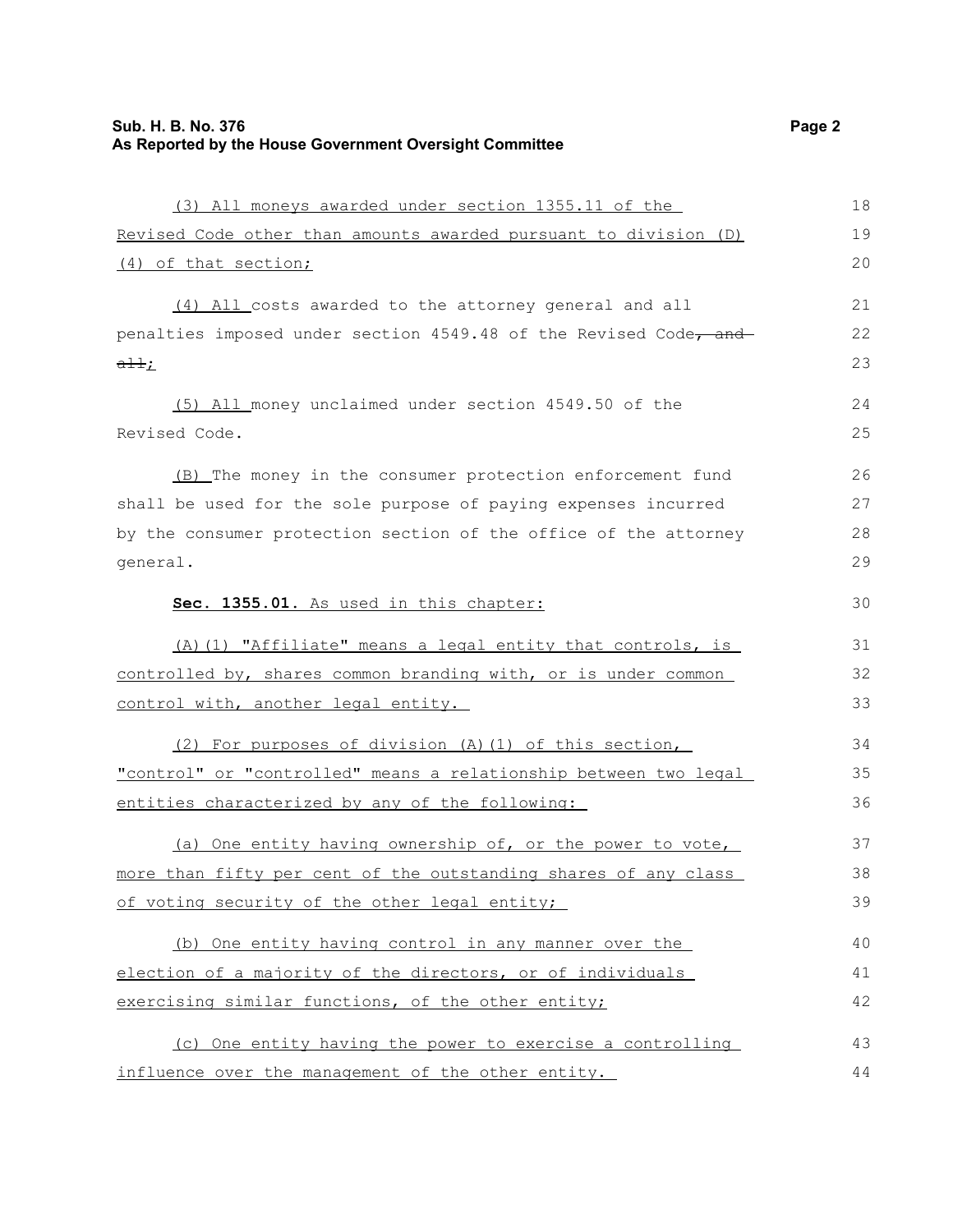#### **Sub. H. B. No. 376 Page 3 As Reported by the House Government Oversight Committee**

(B) "Aggregated data" means personal data that has been aggregated using commercially reasonable methods such that a consumer cannot be reasonably identified. (C) "Business" means any limited liability company, limited liability partnership, corporation, sole proprietorship, association, or other group, however organized and regardless of whether operating for profit or not for profit, including a financial institution organized, chartered, or holding a license authorizing operation under the laws of this state, any other state, the United States, or any other country, that, alone or jointly with others, determines the purpose and means of processing personal data. "Business" does not include a public entity, including a political subdivision of this state, a city, township, county, or a processor to the extent that the processor is acting in the role of a processor. (D) "Child" means any natural person under thirteen years of age. (E) "Commercial purpose" means the processing of information for the purpose of obtaining any form of consideration from either of the following: (1) The person that is the subject of such information; (2) Any third party. (F) "Consent" means a clear affirmative act signifying a freely given, specific, informed, and unambiguous indication of a consumer's agreement to the processing of personal data relating to the consumer, such as by a written statement, including by electronic means, or other course of action that 45 46 47 48 49 50 51 52 53 54 55 56 57 58 59  $60$ 61 62 63 64 65 66 67 68 69 70 71

(G) "Consumer" means a natural person who is a resident of 73

would clearly indicate that consent has been provided.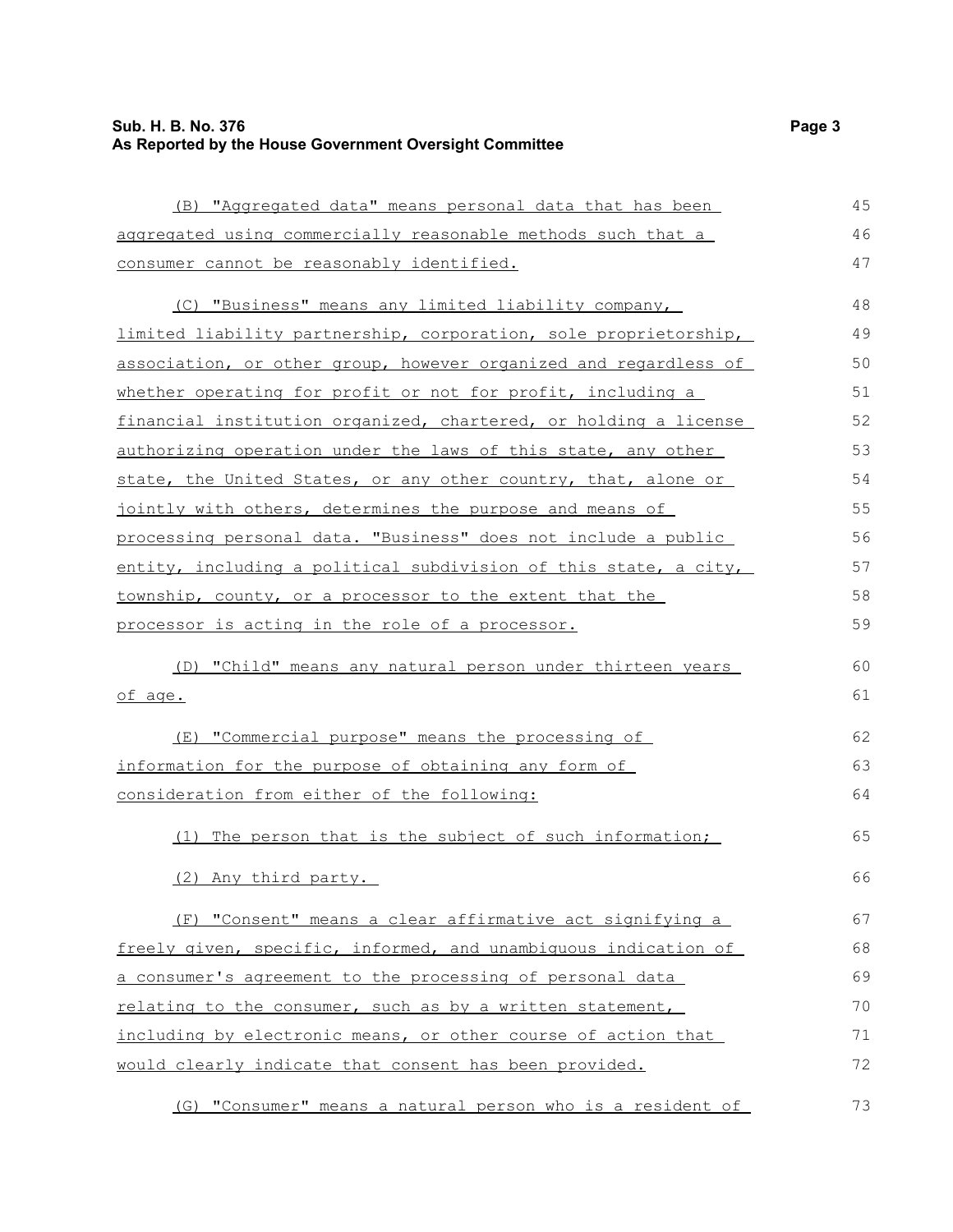#### **Sub. H. B. No. 376 Page 4 As Reported by the House Government Oversight Committee**

| this state acting only in an individual or household context.    | 74  |
|------------------------------------------------------------------|-----|
| "Consumer" does not include a natural person acting in a         | 75  |
| business capacity or employment context, including contractors,  | 76  |
| job applicants, officers, directors, or owners.                  | 77  |
| (H) "Deidentified data" means personal data that has been        | 78  |
| deidentified using commercially reasonable methods such that a   | 79  |
| consumer, or a device linked to a consumer, cannot be reasonably | 80  |
| <u>identified.</u>                                               | 81  |
| (I) "HIPAA" has the same meaning as in section 3965.01 of        | 82  |
| the Revised Code.                                                | 83  |
| (J) "Personal data" means any information that is linked         | 84  |
| or reasonably linkable to an identified or identifiable consumer | 85  |
| and that is processed by a business for a commercial purpose.    | 86  |
| "Personal data" does not include either of the following:        | 87  |
| (1) Any such data processed from publicly available              | 88  |
| sources;                                                         | 89  |
| (2) Pseudonymized, deidentified, or aggregate data.              | 90  |
| (K) "Process" or "processing" means any operation or set         | 91  |
| of operations that are performed on personal data, whether or    | 92  |
| not by automated means, including the collection, use, storage,  | 93  |
| disclosure, analysis, deletion, transfer, or modification of     | 94  |
| personal data.                                                   | 95  |
| (L) "Processor" means a natural or legal person who              | 96  |
| processes personal data on behalf of a business subject to this  | 97  |
| chapter.                                                         | 98  |
| "Pseudonymized or pseudonymous data" means data that<br>(M)      | 99  |
| no longer allows the identification of an individual without     | 100 |
| combining it with other information, provided that such          | 101 |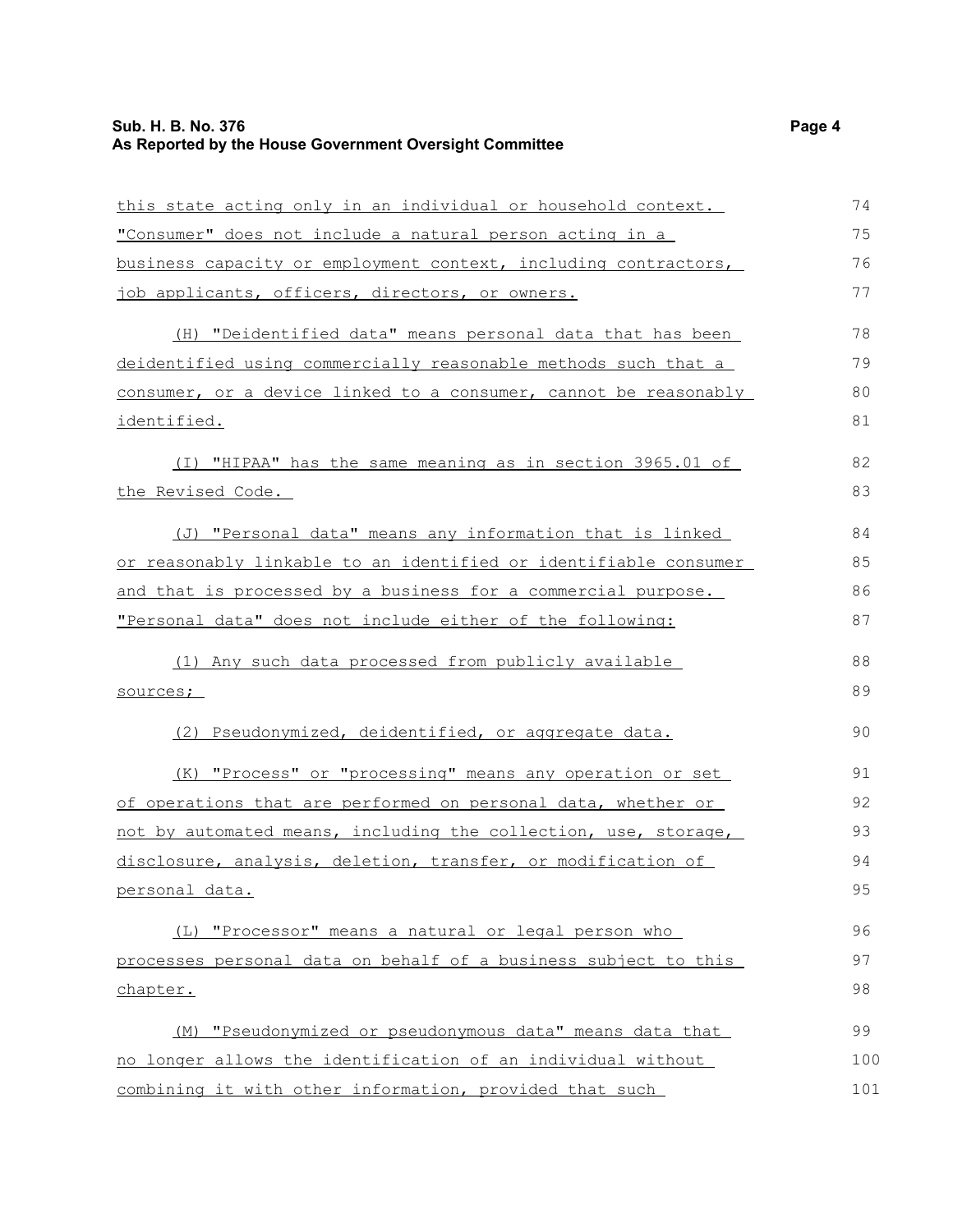## **Sub. H. B. No. 376** Page 5 **As Reported by the House Government Oversight Committee**

| additional information is kept separately and is subject to      | 102 |
|------------------------------------------------------------------|-----|
| appropriate technical and organizational measures to ensure that | 103 |
| the personal data is not attributed to an identified or          | 104 |
| identifiable consumer.                                           | 105 |
| (N) "Publicly available information" means information           | 106 |
| that is lawfully made available from federal, state, or local    | 107 |
| government records. "Publicly available information" includes    | 108 |
| widely available media.                                          | 109 |
| (0)(1) "Sale," "sell," or "sold" means the exchange of           | 110 |
| personal data for monetary or other valuable consideration by a  | 111 |
| business to a third party.                                       | 112 |
| (2) "Sale," "sell," or "sold" does not include any of the        | 113 |
| following:                                                       | 114 |
| (a) The disclosure of personal data to a processor who           | 115 |
| processes the personal data on behalf of a business;             | 116 |
| (b) The disclosure of personal data to a third party for         | 117 |
| purposes of providing a product or service requested by the      | 118 |
| consumer;                                                        | 119 |
| (c) The disclosure of personal data from one business to         | 120 |
| another business without monetary or other valuable              | 121 |
| consideration;                                                   | 122 |
| The disclosure or transfer of personal data to an<br>(d)         | 123 |
| affiliate of the business;                                       | 124 |
| (e) The disclosure of information that a consumer                | 125 |
| intentionally made available to the general public via a channel | 126 |
| of mass media and did not restrict to a specific audience;       | 127 |
| (f) The disclosure or transfer of personal data to a third       | 128 |
| party as an asset that is part of a merger, acquisition,         | 129 |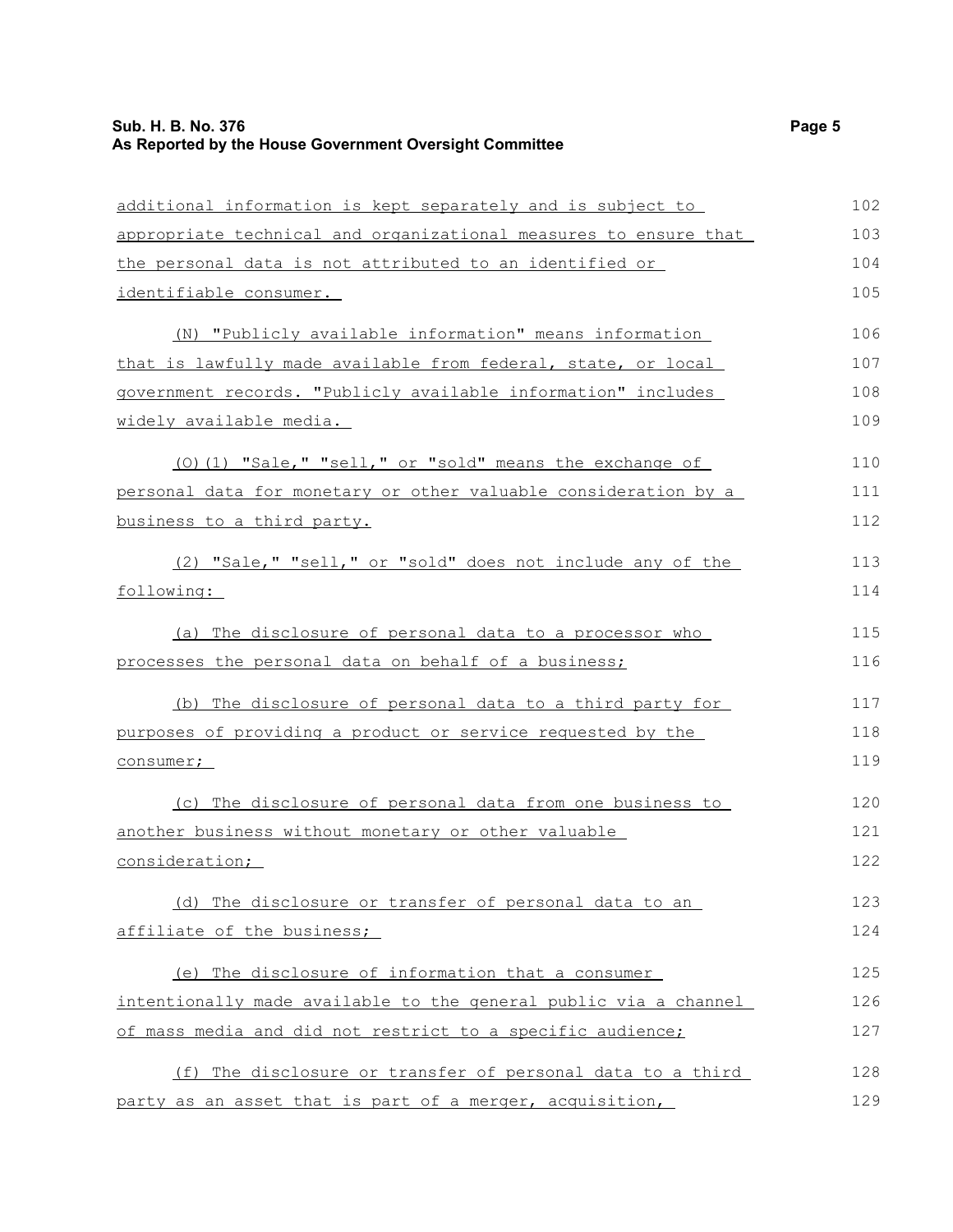| bankruptcy, or other transaction in which the third party        | 130 |
|------------------------------------------------------------------|-----|
| assumes control of all or part of the business's assets.         | 131 |
| (P) "Targeted advertising" means displaying to a consumer        | 132 |
| an advertisement that is selected based on personal data         | 133 |
| obtained or inferred over time from the consumer's activities    | 134 |
| across nonaffiliated web sites, applications, or online services | 135 |
| to predict consumer preferences or interests. "Targeted          | 136 |
| advertising" does not include any of the following:              | 137 |
| (1) Advertising to a consumer in response to the                 | 138 |
| consumer's request for information or feedback;                  | 139 |
| (2) Advertisements based on activities within a business's       | 140 |
| or processor's own web sites or online applications;             | 141 |
| (3) Advertisements based on the context of a consumer's          | 142 |
| current search query, visit to a web site, or online             | 143 |
| application;                                                     | 144 |
| (4) Processing personal data solely for measuring or             | 145 |
| reporting advertising performance, reach, or frequency.          | 146 |
| (Q) "Third party" means a natural or legal person, public        | 147 |
| authority, agency, or body other than the consumer, business, or | 148 |
| processor, or an affiliate of the business or processor.         | 149 |
| (R) "Verified request" means a request submitted to a            | 150 |
| business under sections 1355.03 to 1355.06 of the Revised Code   | 151 |
| that has been verified by the business as being made by the      | 152 |
| consumer in question or by the consumer's representative.        | 153 |
| As used in division (R) of this section, "consumer's             | 154 |
| representative" means a child's parent or a representative of a  | 155 |
| person for whom a quardian of the estate or conservator has been | 156 |
| appointed.                                                       | 157 |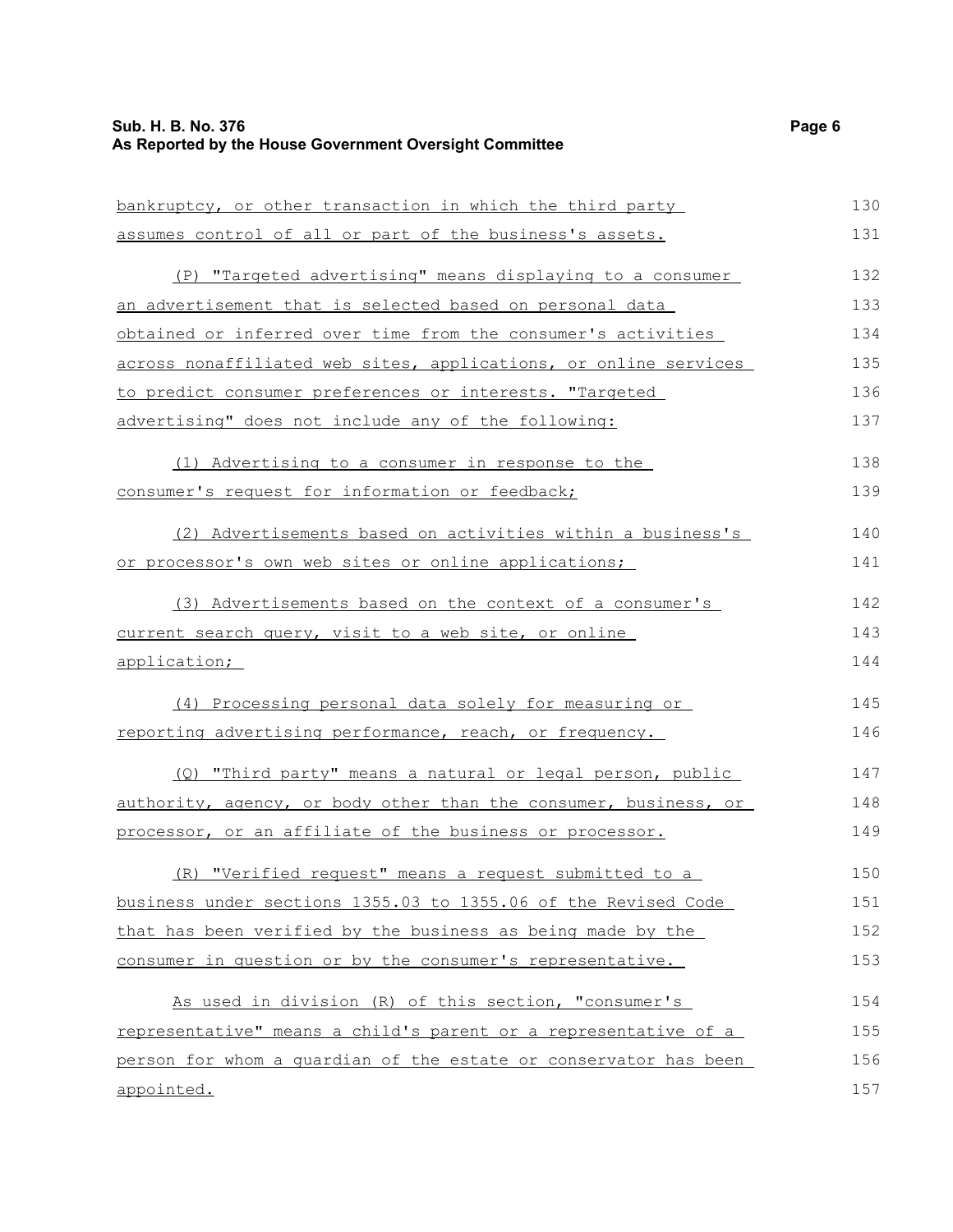| Sec. 1355.02. (A) This chapter applies to businesses that        | 158 |
|------------------------------------------------------------------|-----|
| conduct business in this state, or produce products or services  | 159 |
| targeted to consumers in this state, that satisfy one or more of | 160 |
| the following criteria:                                          | 161 |
| (1) The business's annual gross revenues generated in this       | 162 |
| state exceed twenty-five million dollars;                        | 163 |
| (2) During a calendar year, the business controls or             | 164 |
| processes personal data of one hundred thousand or more          | 165 |
| consumers;                                                       | 166 |
| (3) During a calendar year, the business derives over            | 167 |
| fifty per cent of its gross revenue from the sale of personal    | 168 |
| data and processes or controls personal data of twenty-five      | 169 |
| thousand or more consumers.                                      | 170 |
| (B) This chapter does not apply to any of the following:         | 171 |
| (1) Any body, authority, board, bureau, commission,              | 172 |
| district, or agency of this state or of any political            | 173 |
| subdivision of this state;                                       | 174 |
| (2) A financial institution, data, or an affiliate of a          | 175 |
| financial institution governed by Title V of the federal "Gramm- | 176 |
| Leach-Bliley Act," 15 U.S.C. 6801 et seq. and related            | 177 |
| regulations;                                                     | 178 |
| (3) A covered entity or business associate governed by the       | 179 |
| privacy, security, and breach notification rules issued by the   | 180 |
| United States department of health and human services, 45 C.F.R. | 181 |
| Parts 160 and 164 established pursuant to HIPAA, and the health  | 182 |
| information technology for economic and clinical health act, 42  | 183 |
| U.S.C. 300jj et seq;                                             | 184 |
| (4) An institution of higher education.                          | 185 |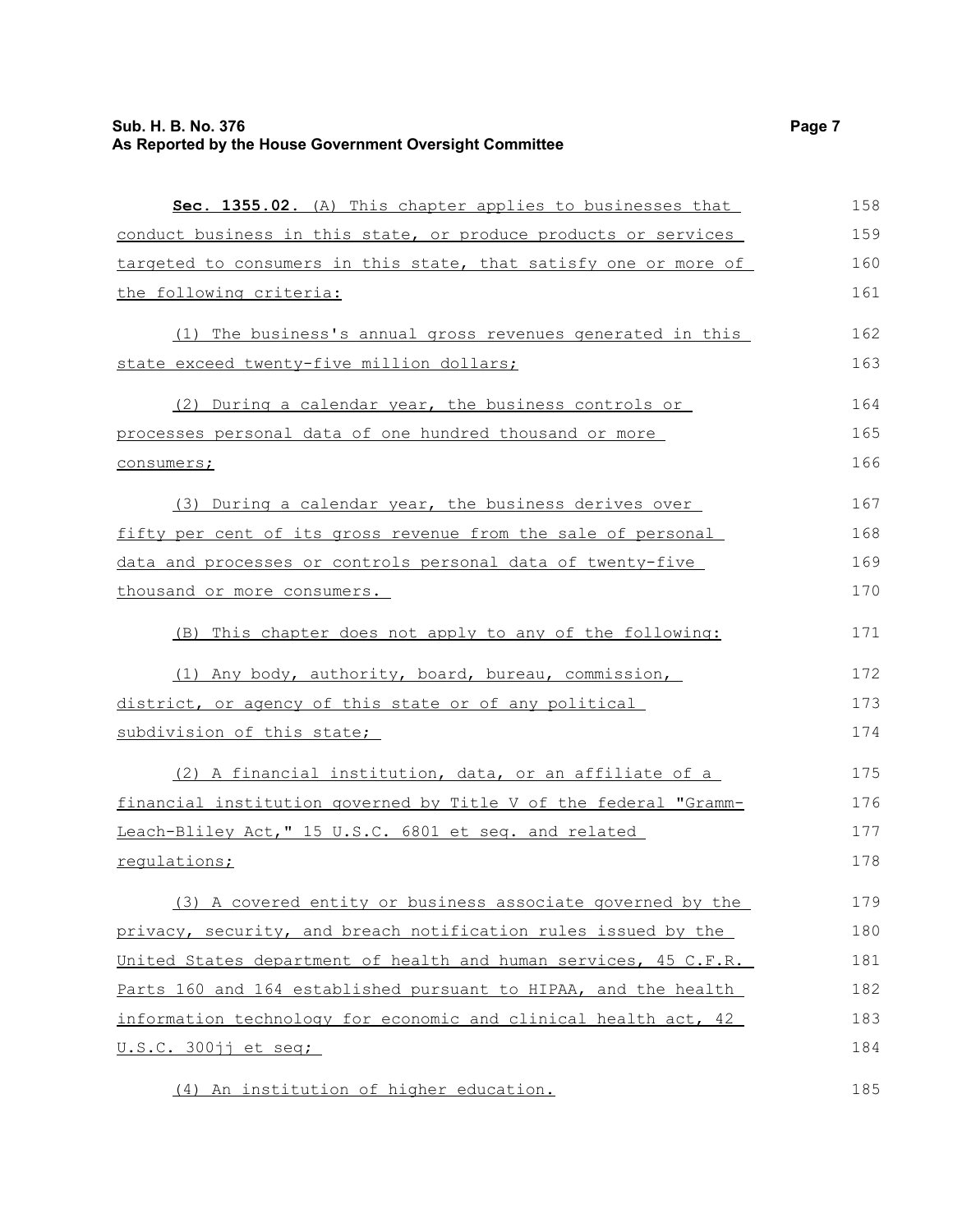| Sub. H. B. No. 376<br>As Reported by the House Government Oversight Committee |     |
|-------------------------------------------------------------------------------|-----|
| (5) Business to business transactions.                                        | 186 |
| (6) Any of the following:                                                     | 187 |
| (a) Any insurer or independent insurance agent, as defined                    | 188 |
| in section 3905.49 of the Revised Code;                                       | 189 |
| (b) Any nonprofit organization established to detect or                       | 190 |
| prevent insurance-related crime or fraud;                                     | 191 |
| (c) Any advisory organization described in section 3937.09                    | 192 |
| of the Revised Code;                                                          | 193 |
| (d) Any rating organization licensed pursuant to section                      | 194 |
| 3937.05 of the Revised Code or an affiliate thereof.                          | 195 |
| (7) Personal data regulated by the federal "Children's                        | 196 |
| Online Privacy Protection Act, " 15 U.S.C. 6501 to 6506, if                   | 197 |
| collected, processed, and maintained in compliance with that law              | 198 |
| and its implementing regulations or exemptions.                               | 199 |
| (C) The following information and data are exempt from                        | 200 |
| this chapter:                                                                 | 201 |
| (1) Protected health information under HIPAA;                                 | 202 |
| (2) Health records, as described in Chapter 3798. of the                      | 203 |
| Revised Code;                                                                 | 204 |
| (3) Patient identifying information for purposes of 42                        | 205 |
| <u>U.S.C. 290dd-2;</u>                                                        | 206 |
| (4) Any of the following types of information or data:                        | 207 |
| (a) Identifiable private information for purposes of the                      | 208 |
| federal policy for the protection of human subjects under 45                  | 209 |
| C.F.R. Part 46;                                                               | 210 |
| (b) Identifiable private information that is otherwise                        | 211 |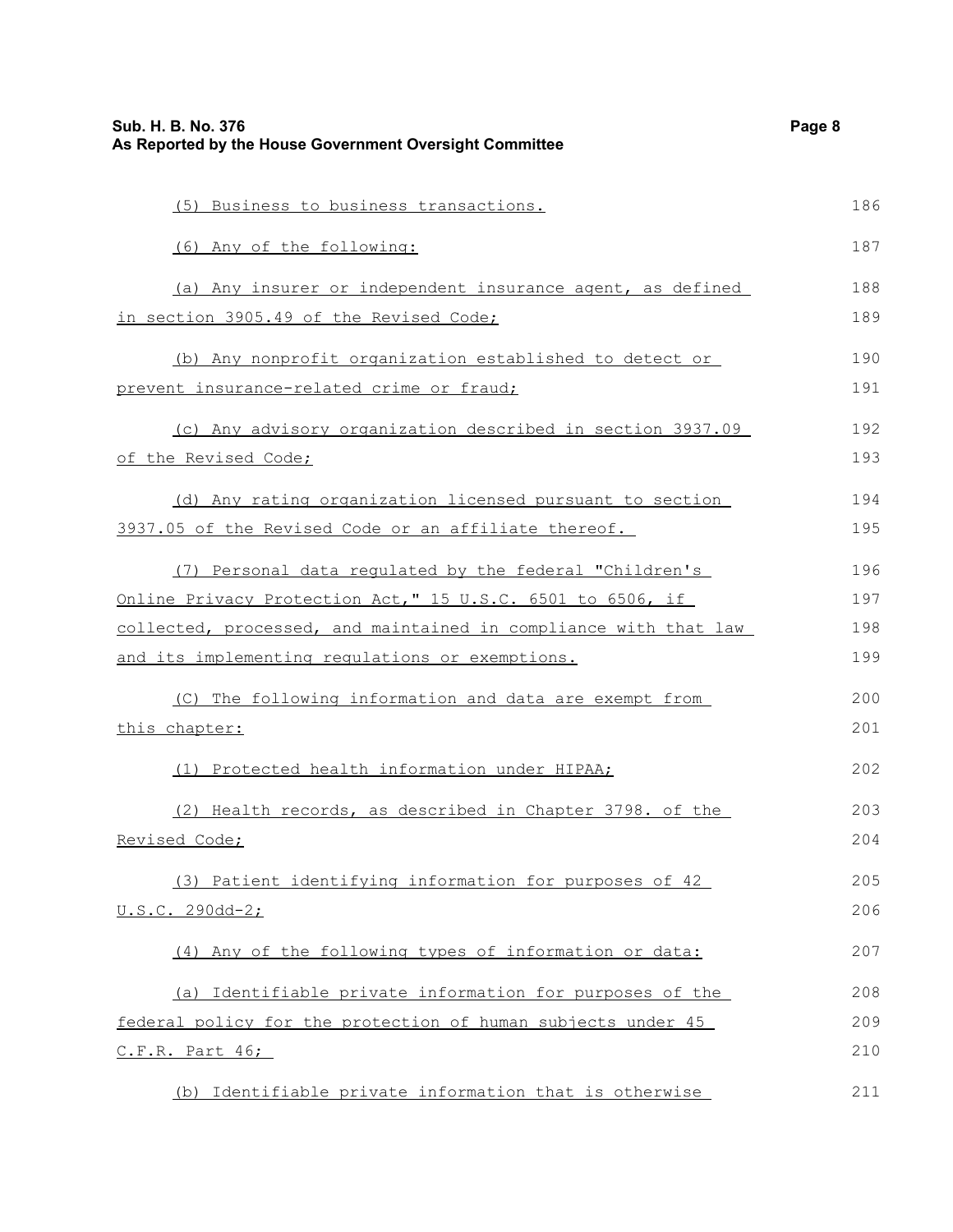## **Sub. H. B. No. 376** Page 9 **As Reported by the House Government Oversight Committee**

| information collected as part of human subjects research         | 212 |
|------------------------------------------------------------------|-----|
| pursuant to the good clinical practice quidelines issued by the  | 213 |
| international council for harmonisation of technical             | 214 |
| requirements for pharmaceuticals for human use;                  | 215 |
| (c) Data related to the protection of human subjects under       | 216 |
| 21 C.F.R. parts 6, 50, and 56, or personal data used or shared   | 217 |
| in research conducted in accordance with the requirements set    | 218 |
| forth in this chapter, or other research conducted in accordance | 219 |
| with applicable law.                                             | 220 |
| (5) Information and documents created for purposes of the        | 221 |
| federal "Health Care Quality Improvement Act of 1986," 42 U.S.C. | 222 |
| 11101 et seq.;                                                   | 223 |
| (6) Patient safety work product for purposes of the              | 224 |
| federal "Patient Safety and Quality Improvement Act," 42 U.S.C.  | 225 |
| 299b-21 et seq.;                                                 | 226 |
| (7) Information derived from any of the health care-             | 227 |
| related information listed in division (C) of this section that  | 228 |
| is deidentified in accordance with the requirements for          | 229 |
| deidentification pursuant to HIPAA;                              | 230 |
| (8) Information originating from, and intermingled to be         | 231 |
| indistinguishable with, or information treated in the same       | 232 |
| manner as information exempt under division (C) of this section  | 233 |
| that is maintained by a covered entity or business associate as  | 234 |
| defined by HIPAA or a program or a qualified service             | 235 |
| organization as defined by 42 U.S.C. 290dd-2;                    | 236 |
| (9) Information used only for public health activities and       | 237 |
| purposes as authorized by HIPAA;                                 | 238 |
| (10) The collection, maintenance, disclosure, sale,              | 239 |

communication, or use of any personal information bearing on a 240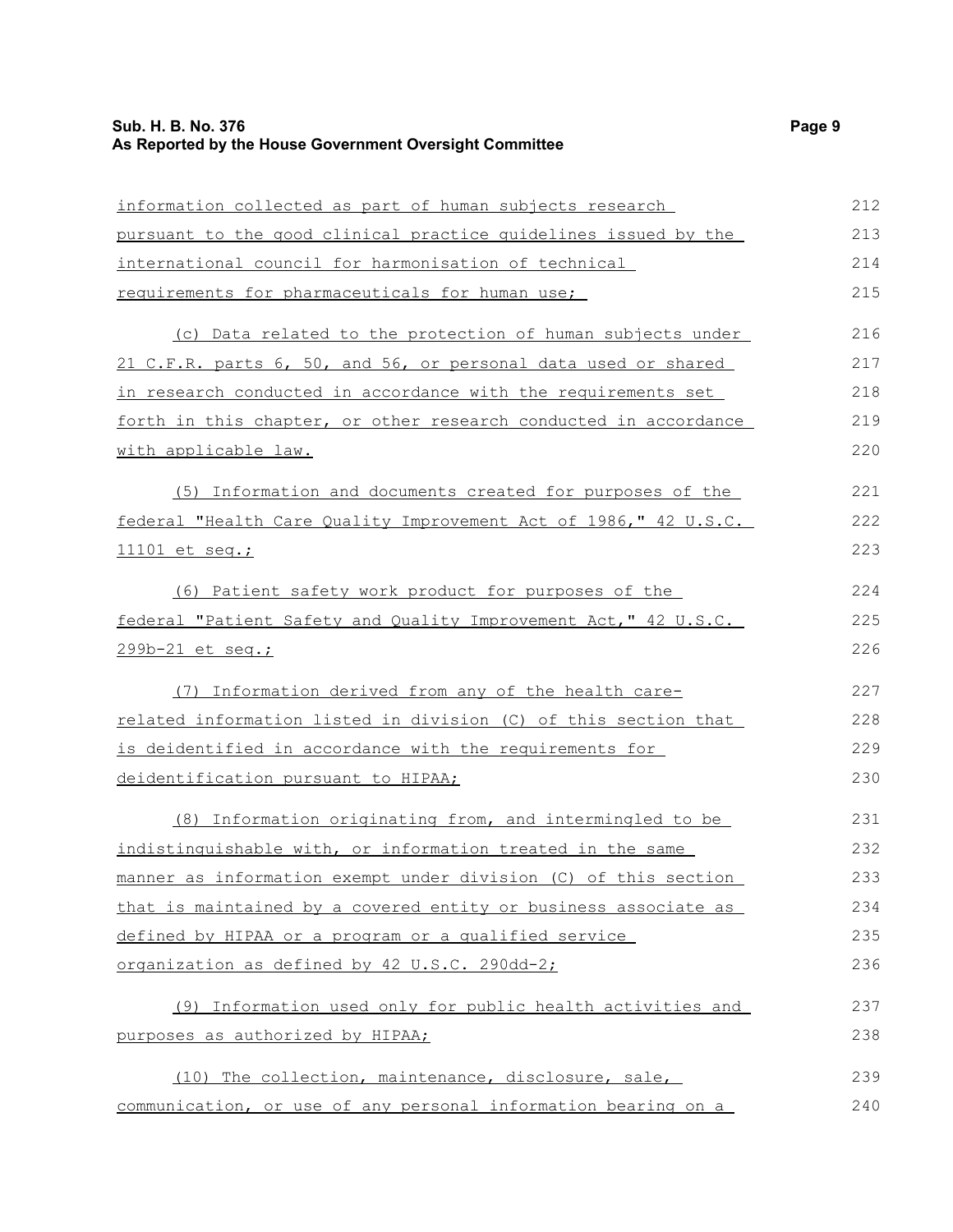## **Sub. H. B. No. 376** Page 10 **As Reported by the House Government Oversight Committee**

| consumer's credit worthiness, credit standing, credit capacity,  | 241 |
|------------------------------------------------------------------|-----|
| character, general reputation, personal characteristics, or mode | 242 |
| of living by a consumer reporting agency or furnisher that       | 243 |
| provides information for use in a consumer report, and by a user | 244 |
| of a consumer report, but only to the extent that such activity  | 245 |
| is requlated by and authorized under the federal "Fair Credit    | 246 |
| Reporting Act," 15 U.S.C. 1681 et seq.;                          | 247 |
| (11) Personal data collected, processed, sold, or                | 248 |
| disclosed in compliance with the federal "Driver's Privacy       | 249 |
| Protection Act of 1994," 18 U.S.C. 2721 et seq.;                 | 250 |
| (12) Personal data regulated by the federal "Family              | 251 |
| Educational Rights and Privacy Act," 20 U.S.C. 1232g et seg.;    | 252 |
| (13) Personal data collected, processed, sold, or                | 253 |
| disclosed in compliance with the federal "Farm Credit Act," 12   | 254 |
| <u>U.S.C. 2001 et seq.;</u>                                      | 255 |
| (14) Data processed or maintained in accordance with any         | 256 |
| of the following:                                                | 257 |
| (a) In the course of an individual applying to, employed         | 258 |
| by, or acting as an agent or independent contractor of a         | 259 |
| business subject to this chapter, processor, or a related third  | 260 |
| party, to the extent that the data is collected and used within  | 261 |
| the context of that role;                                        | 262 |
| (b) For emergency contact purposes for individuals               | 263 |
| described in division (C) (14) (a) of this section;              | 264 |
| (c) As necessary to administer employment benefits to            | 265 |
| those individuals described in division (C) (14) (a) of this     | 266 |
| section, as well as to any persons related to those individuals, | 267 |
| such as dependents or spouses.                                   | 268 |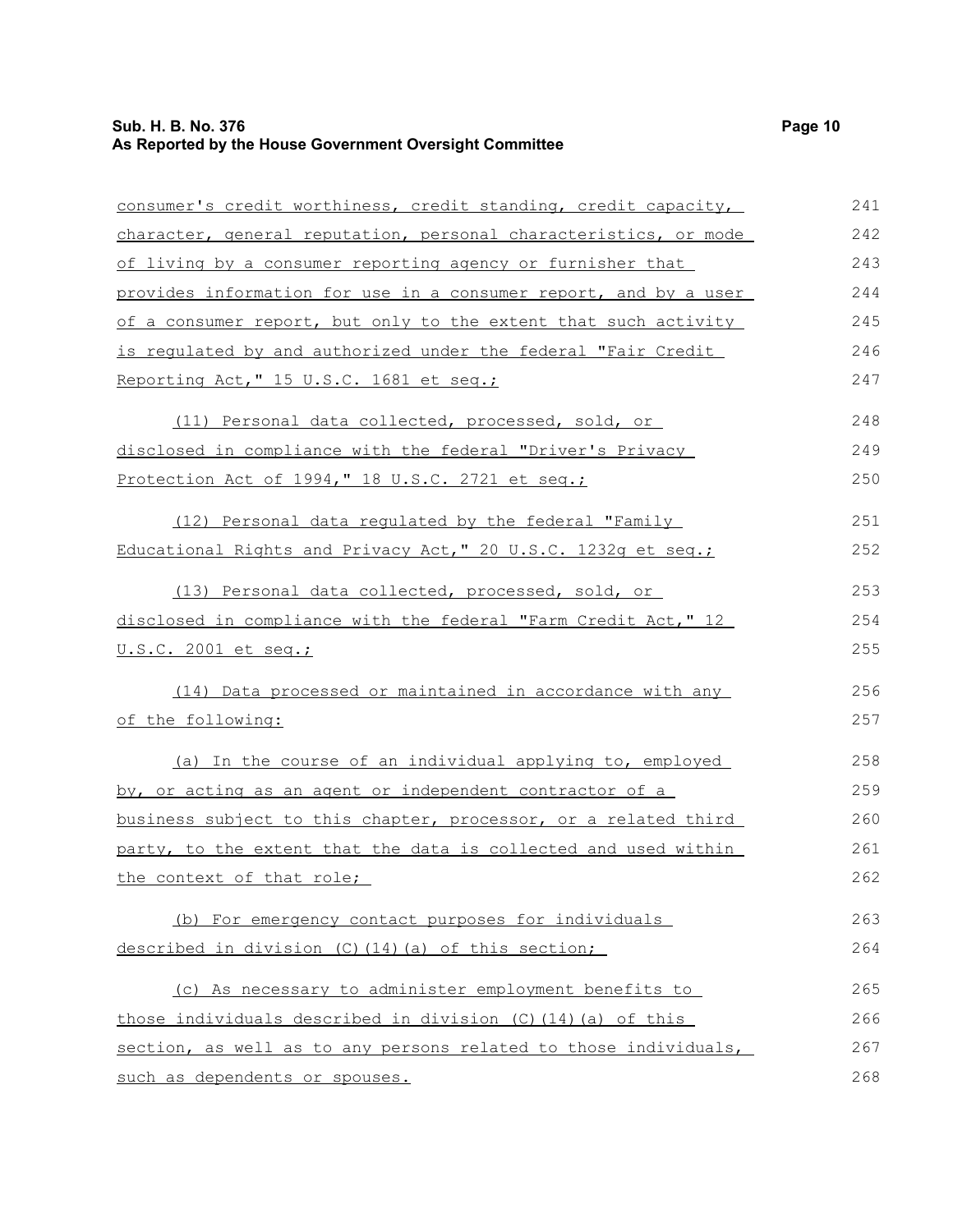(D) This chapter does not apply to the extent necessary for a business or processor to do any of the following: (1) Comply with federal or state law; (2) Comply with a civil, criminal, or regulatory inquiry, investigation, subpoena, or summons by federal, state, or local authorities; (3) Cooperate with law enforcement agencies concerning conduct or activity that the business, the processor, or a third party reasonably and in good faith believes may violate federal, state, or local law; (4) Exercise, or defend against, legal claims; (5)(a) Prevent, detect, or protect against, or provide a response to, security incidents, identity theft, fraud, harassment, malicious or deceptive activities, or any illegal activity; (b) Report or prosecute those responsible for any such action. (6) Preserve the integrity or security of systems; (7) Engage in public or peer-reviewed scientific, historical, or statistical research in the public interest that adheres to all other applicable ethics and privacy laws, if the deletion of the information is likely to render impossible or seriously impair the achievement of the research and the consumer in question has provided consent; (8) Assist another business, processor, or third party 269 270 271 272 273 274 275 276 277 278 279 280 281 282 283 284 285 286 287 288 289 290 291 292 293

with any of the obligations imposed under division (C) of this section; 294 295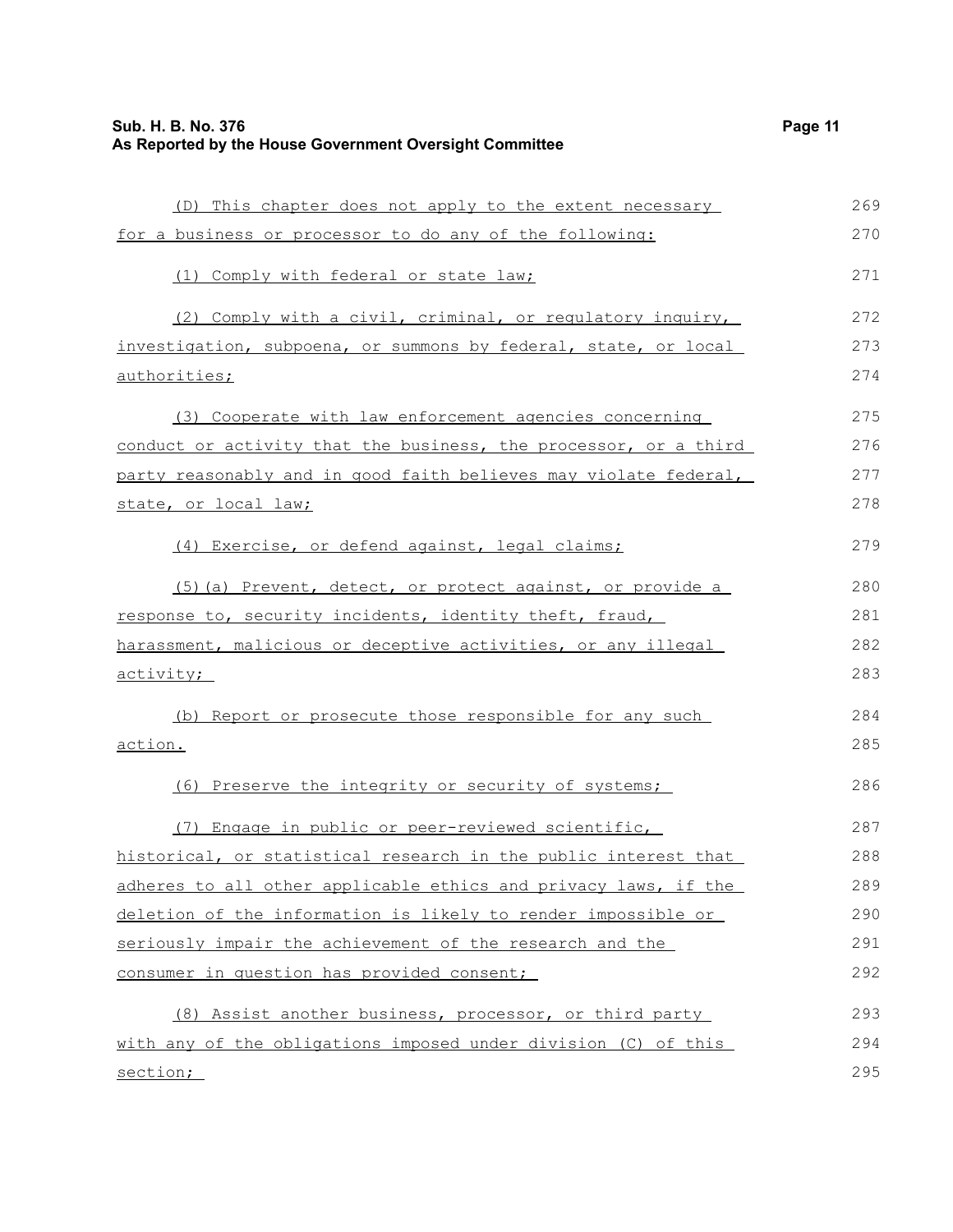(9) Provide a product or service specifically requested by a consumer or a child's parent or guardian; (10) Perform a contract to which a consumer or child's parent or guardian is a party, including fulfilling the terms of a written warranty; (11) Comply with the request of a consumer or child's parent or guardian prior to entering into a contract; (12) Take immediate steps to protect an interest that is essential for the life of the consumer or of another natural person, and where the processing cannot be manifestly based on another legal basis. (E) The requirements of this chapter do not apply to the extent that compliance would violate or hinder an evidentiary privilege under Ohio law. (F) The obligations imposed on businesses or processors under this chapter shall not be construed as restricting a business's or processor's ability to collect, use, or retain data as necessary to do any of the following: (1) Conduct internal research solely to improve or repair products, services, or technology; (2) Identify and repair technical errors that impair existing or intended functionality; (3) Perform solely internal operations that are reasonably aligned with the expectations of the consumer based on the consumer's existing relationship with the business, or are otherwise compatible with processing in furtherance of the 296 297 298 299 300 301 302 303 304 305 306 307 308 309 310 311 312 313 314 315 316 317 318 319 320 321

provision of a product or service specifically requested by a consumer or the performance of a contract or warranty to which 322 323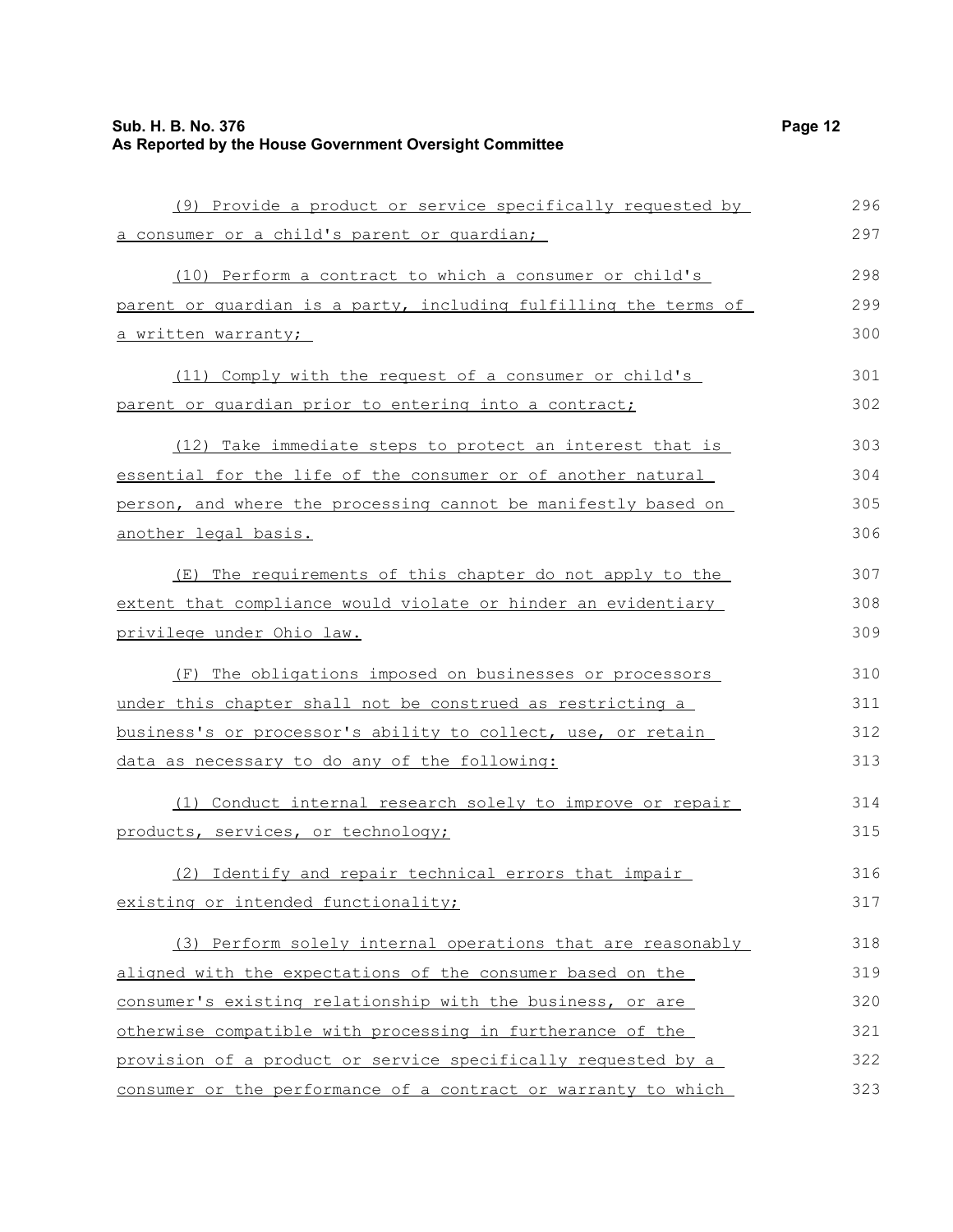| Sub. H. B. No. 376<br>As Reported by the House Government Oversight Committee | Page 13 |
|-------------------------------------------------------------------------------|---------|
| the consumer is a party;                                                      | 324     |
| (4) Effectuate a product recall.                                              | 325     |
| (G) This chapter shall not be construed as requiring a                        | 326     |
| business or processor to collect personal data that it would not              | 327     |
| otherwise collect in the ordinary course of its business, retain              | 328     |
| personal data for longer than it would otherwise retain such                  | 329     |
| data in the ordinary course of its business, or reidentify or                 | 330     |
| otherwise link information that is not maintained in a manner                 | 331     |
| that would be considered personal data.                                       | 332     |
| (H) Obligations imposed on businesses and processors under                    | 333     |
| this chapter shall not be construed as doing either of the                    | 334     |
| following:                                                                    | 335     |
| (1) Adversely affecting the rights or freedoms of any                         | 336     |
| persons, such as exercising the right of free speech pursuant to              | 337     |
| the first amendment of the United States Constitution or Article              | 338     |
| I, Section 11, of the Ohio Constitution;                                      | 339     |
| (2) Applying to the processing of personal data by a                          | 340     |
| natural person in the course of a purely personal or household                | 341     |
| activity.                                                                     | 342     |
| (I) The consumer rights provided under sections 1355.04 to                    | 343     |
| 1355.08 of the Revised Code do not apply to pseudonymous data in              | 344     |
| cases where the business or processor is able to demonstrate                  | 345     |
| that any information necessary to identify the consumer is kept               | 346     |
| separately and is subject to effective technical and                          | 347     |
| organizational controls to prevent the business or processor                  | 348     |
| from accessing such information.                                              | 349     |
| (J) Nothing in this chapter requires a business or                            | 350     |
| processor to disclose a trade secret.                                         | 351     |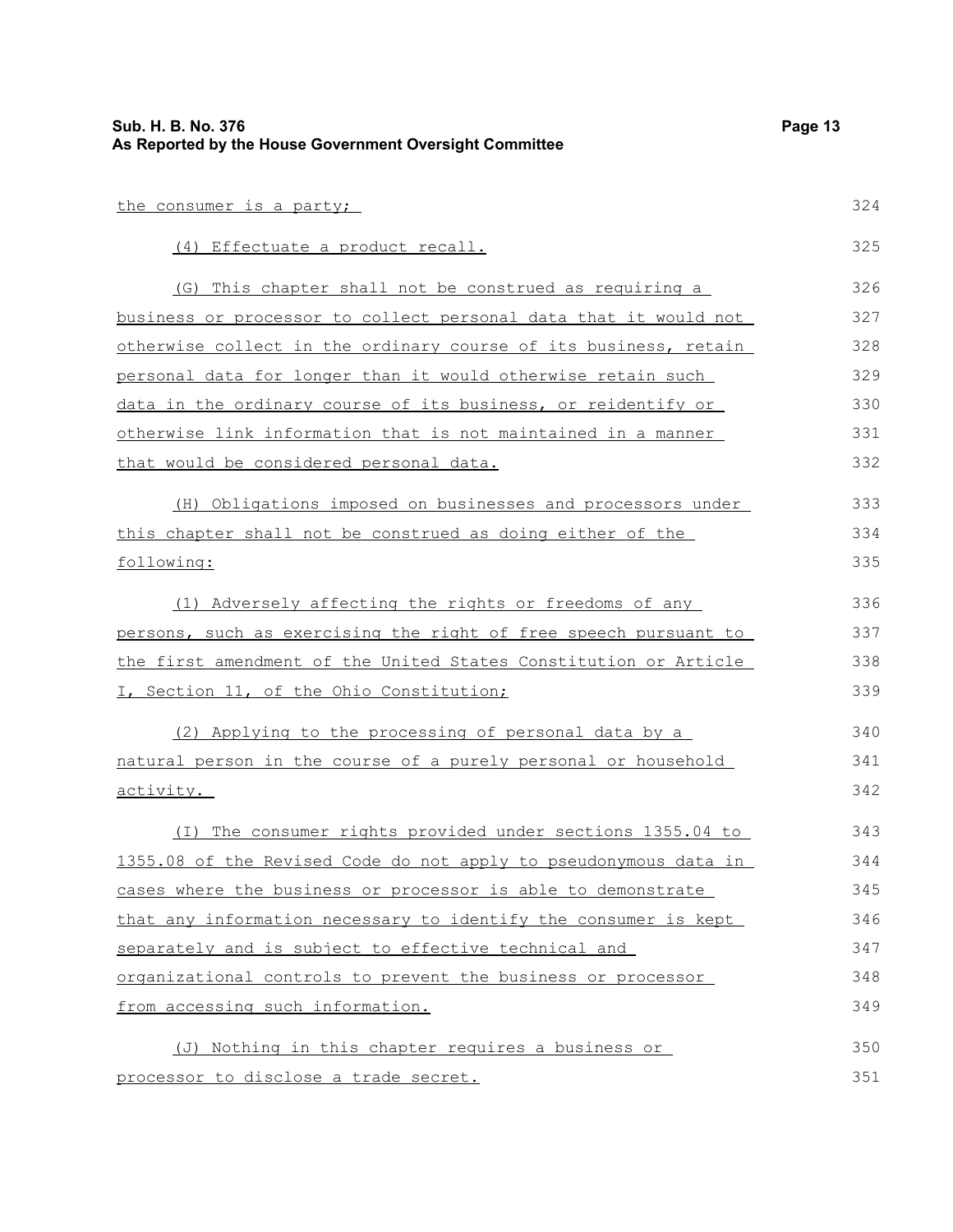| Sec. 1355.03. (A) A consumer has a right to know the             | 352 |
|------------------------------------------------------------------|-----|
| personal data that a business collects about that consumer, such | 353 |
| as by obtaining a privacy policy from the business.              | 354 |
| (B) A business shall provide consumers notice about the          | 355 |
| personal data that it processes about the consumer by providing  | 356 |
| a reasonably accessible, clear, and conspicuously posted privacy | 357 |
| policy.                                                          | 358 |
| (C)(1) The privacy policy shall include all of the               | 359 |
| following:                                                       | 360 |
| (a) The identity and the contact information of the              | 361 |
| business, including the business's contact for privacy and data  | 362 |
| security inquiries, and the identity of any affiliate to which   | 363 |
| personal data may be transferred by the business;                | 364 |
| (b) The categories of personal data the business                 | 365 |
| processes;                                                       | 366 |
| (c) The purposes of processing for each category of              | 367 |
| personal data;                                                   | 368 |
| (d) The categories of sources from which the personal data       | 369 |
| is collected;                                                    | 370 |
| (e) The categories of processors with whom the business          | 371 |
| discloses personal data;                                         | 372 |
| (f) If the business sells personal data to third parties,        | 373 |
| the business shall clearly and conspicuously disclose such       | 374 |
| processing, as well as the categories of third parties to whom   | 375 |
| the business sells personal data, and how a consumer may         | 376 |
| exercise the right to opt out of such processing;                | 377 |
| (q) A description of the business's data retention               | 378 |
| practices for personal data and the purposes for such retention; | 379 |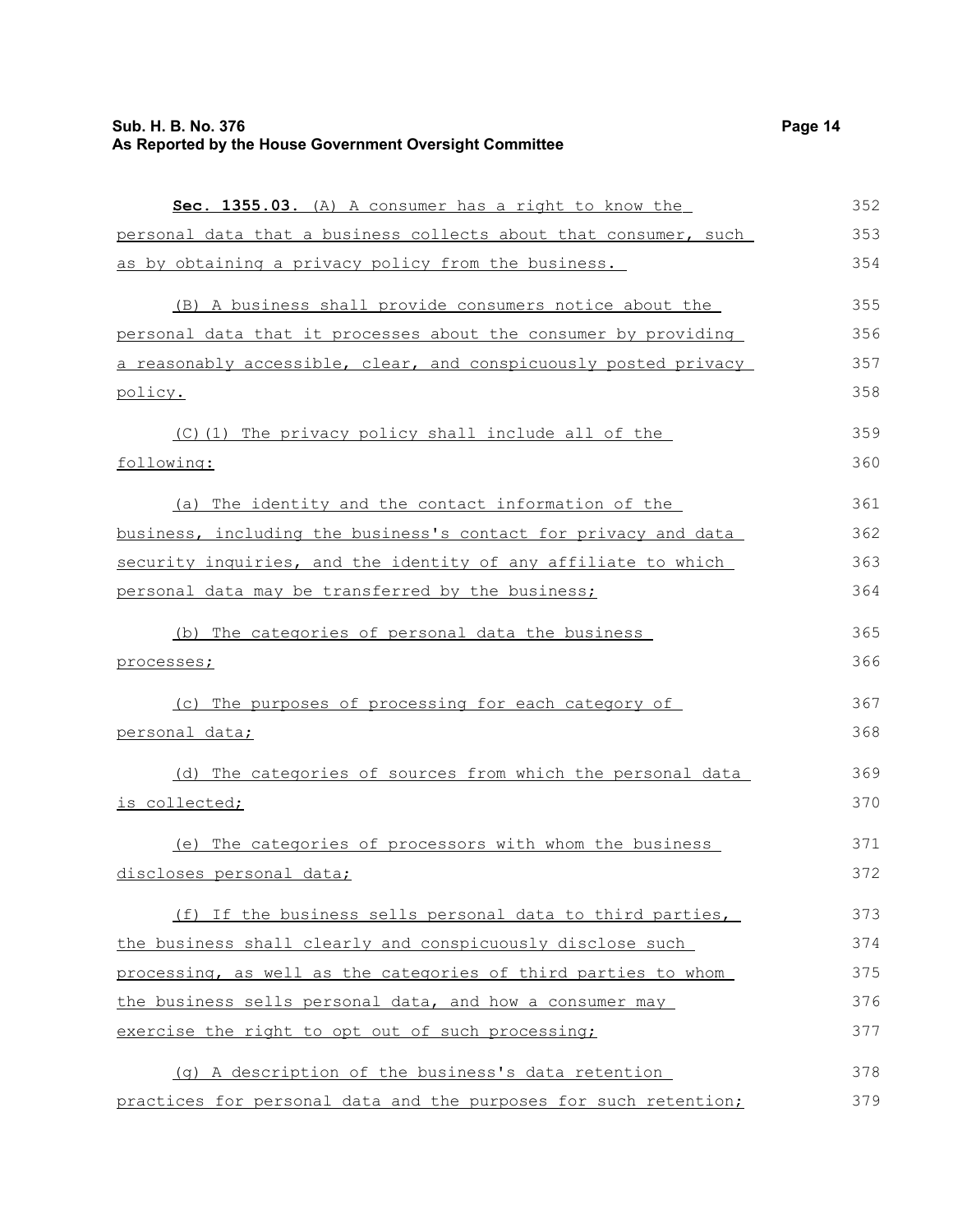| (h) How individuals can exercise their rights under this         | 380 |
|------------------------------------------------------------------|-----|
| chapter;                                                         | 381 |
| (i) The effective date of the privacy policy;                    | 382 |
| (j) A description of the mechanism or mechanisms a               | 383 |
| business can use to notify consumers, pursuant to division (E)   | 384 |
| of this section, when it makes a material change to its privacy  | 385 |
| policy or decides to process personal data for purposes          | 386 |
| incompatible with the privacy policy.                            | 387 |
| (2) (a) The privacy policy shall also disclose any and all       | 388 |
| commercial purposes for which the company collects or processes  | 389 |
| personal data.                                                   | 390 |
| (b) Failure on the part of a business to maintain a              | 391 |
| privacy policy that reflects the business's data privacy         | 392 |
| practices to a reasonable degree of accuracy shall be considered | 393 |
| an unfair and deceptive practice under Chapter 1345. of the      | 394 |
| Revised Code, except that a consumer shall not be entitled to a  | 395 |
| private cause of action under that chapter for a failure to      | 396 |
| comply with division (C)(2)(a) of this section.                  | 397 |
| (D) A business, a co-business, or a processor may provide        | 398 |
| the privacy policy to the consumer.                              | 399 |
| (E) If a business makes a material change to its privacy         | 400 |
| policy or decides to process personal data for purposes          | 401 |
| incompatible with the privacy policy, it shall do either of the  | 402 |
| following prior to further processing previously collected       | 403 |
| personal data:                                                   | 404 |
| (1) Obtain affirmative consent from the consumers                | 405 |
| affected;                                                        | 406 |
| (2) (a) Provide notice outlining the changes to the              | 407 |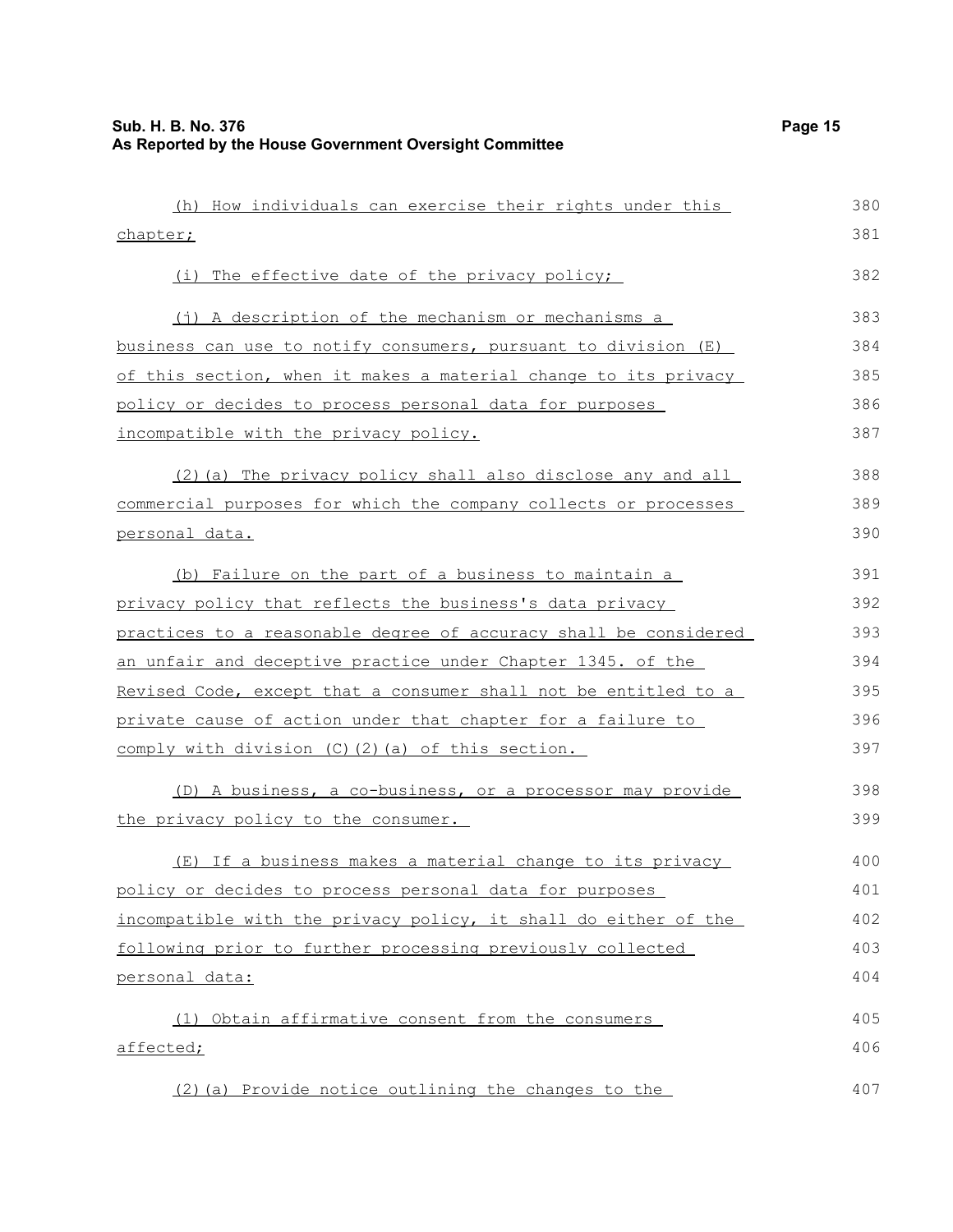| business's privacy policy and providing affected consumers a     | 408 |
|------------------------------------------------------------------|-----|
| reasonable means to opt out of having their data processed or    | 409 |
| disseminated.                                                    | 410 |
| (b) Such notice shall be provided not less than sixty days       | 411 |
| prior to implementing the change, taking into account available  | 412 |
| technology and the nature of the relationship between the        | 413 |
| business and the consumer.                                       | 414 |
| (F) The business shall provide direct notification, where        | 415 |
| possible, regarding a material change to the privacy policy to   | 416 |
| affected consumers, taking into account available technology and | 417 |
| the nature of the relationship.                                  | 418 |
| Sec. 1355.04. (A) A consumer, or the parent or quardian of       | 419 |
| a known child on the child's behalf, may invoke the rights       | 420 |
| provided under sections 1355.05 to 1355.08 of the Revised Code   | 421 |
| at any time by making a verifiable request as described in this  | 422 |
| section.                                                         | 423 |
| (B) (1) (a) A business shall provide at least one of the         | 424 |
| following methods for consumers to make requests under sections  | 425 |
| 1355.05 to 1355.08 of the Revised Code:                          | 426 |
| (i) A toll-free telephone number;                                | 427 |
| (ii) An electronic mail address;                                 | 428 |
| (iii) A web form;                                                | 429 |
| (iv) A clear and conspicuous link on the business's main         | 430 |
| internet homepage to an internet web page that enables a         | 431 |
| consumer to exercise the rights provided under sections 1355.05  | 432 |
| to 1355.08 of the Revised Code.                                  | 433 |
| (b) However, if the consumer maintains an account with the       | 434 |
| business, the business may require the consumer to submit the    | 435 |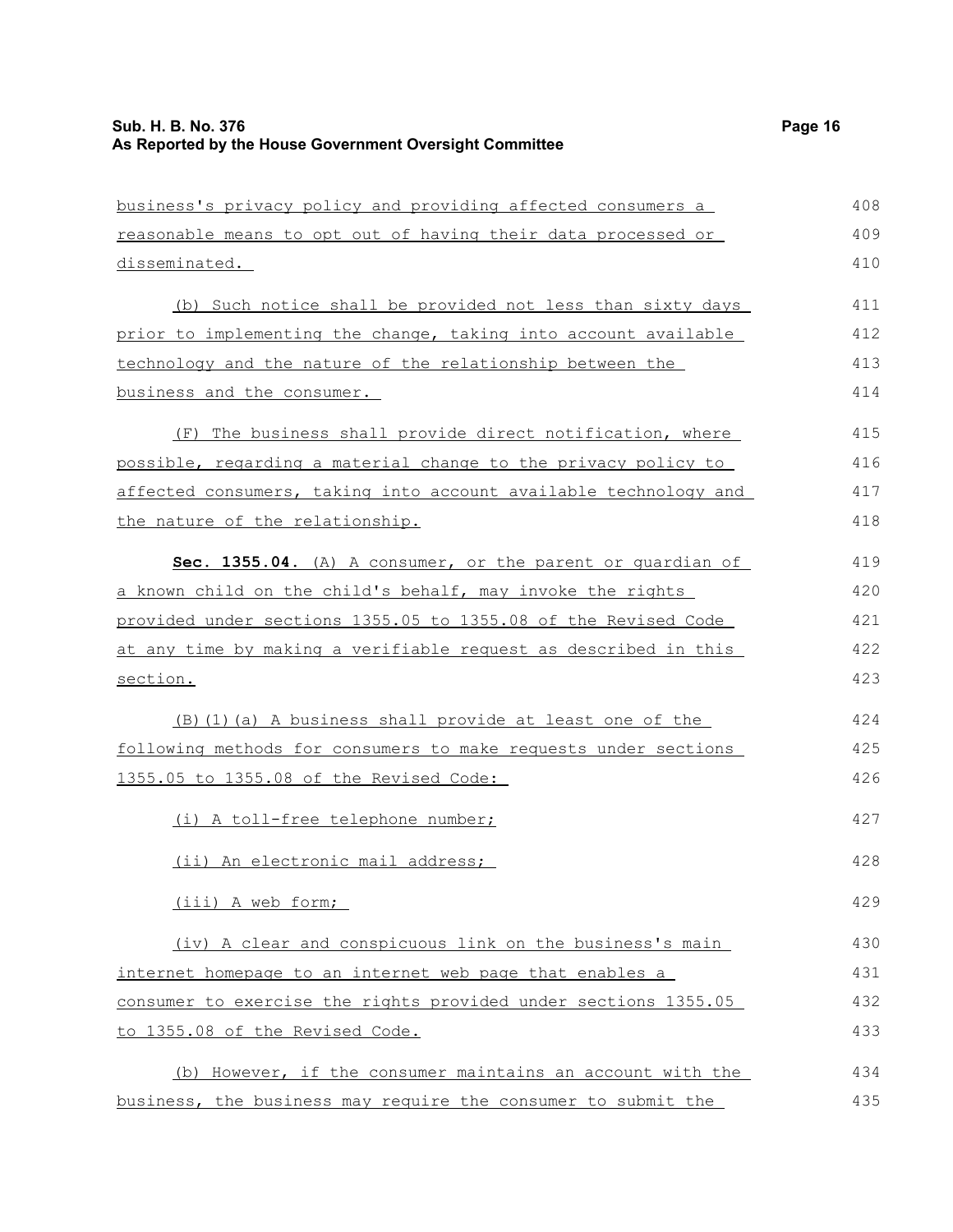| request through that account. If the consumer does not maintain  | 436 |
|------------------------------------------------------------------|-----|
| an account, the business shall not require that an account be    | 437 |
| created to submit the request.                                   | 438 |
| (2) A business shall reasonably verify the identity of the       | 439 |
| consumer before granting a request made under sections 1355.05   | 440 |
| to 1355.08 of the Revised Code.                                  | 441 |
| (3) A business need not respond to a consumer request made       | 442 |
| pursuant to this section if the business is unable to reasonably | 443 |
| verify the consumer.                                             | 444 |
| (C)(1) A business shall comply with a verified request           | 445 |
| within forty-five calendar days of the request.                  | 446 |
| (2) (a) For reasonable cause, and upon notice to the             | 447 |
| consumer citing the cause for the delay, a business may extend   | 448 |
| the time required to respond to a request under this section by  | 449 |
| an additional forty-five calendar days.                          | 450 |
| (b) Such a delay shall not be used more than one time per        | 451 |
| request.                                                         | 452 |
| (D) Upon receipt of a request made pursuant to sections          | 453 |
| 1355.04 to 1355.08 of the Revised Code, a business shall comply  | 454 |
| with all requirements of this chapter as they relate to the      | 455 |
| request, including by notifying the necessary processors.        | 456 |
| Sec. 1355.05. (A) A consumer may request a copy of the           | 457 |
| consumer's personal data that the consumer previously provided   | 458 |
| to the business electronically in a portable, and, to the extent | 459 |
| technically feasible, readily usable format.                     | 460 |
| (B) Upon receiving a verified request, a business shall          | 461 |
| disclose both of the following to the consumer in question in    | 462 |
| conformance with this section:                                   | 463 |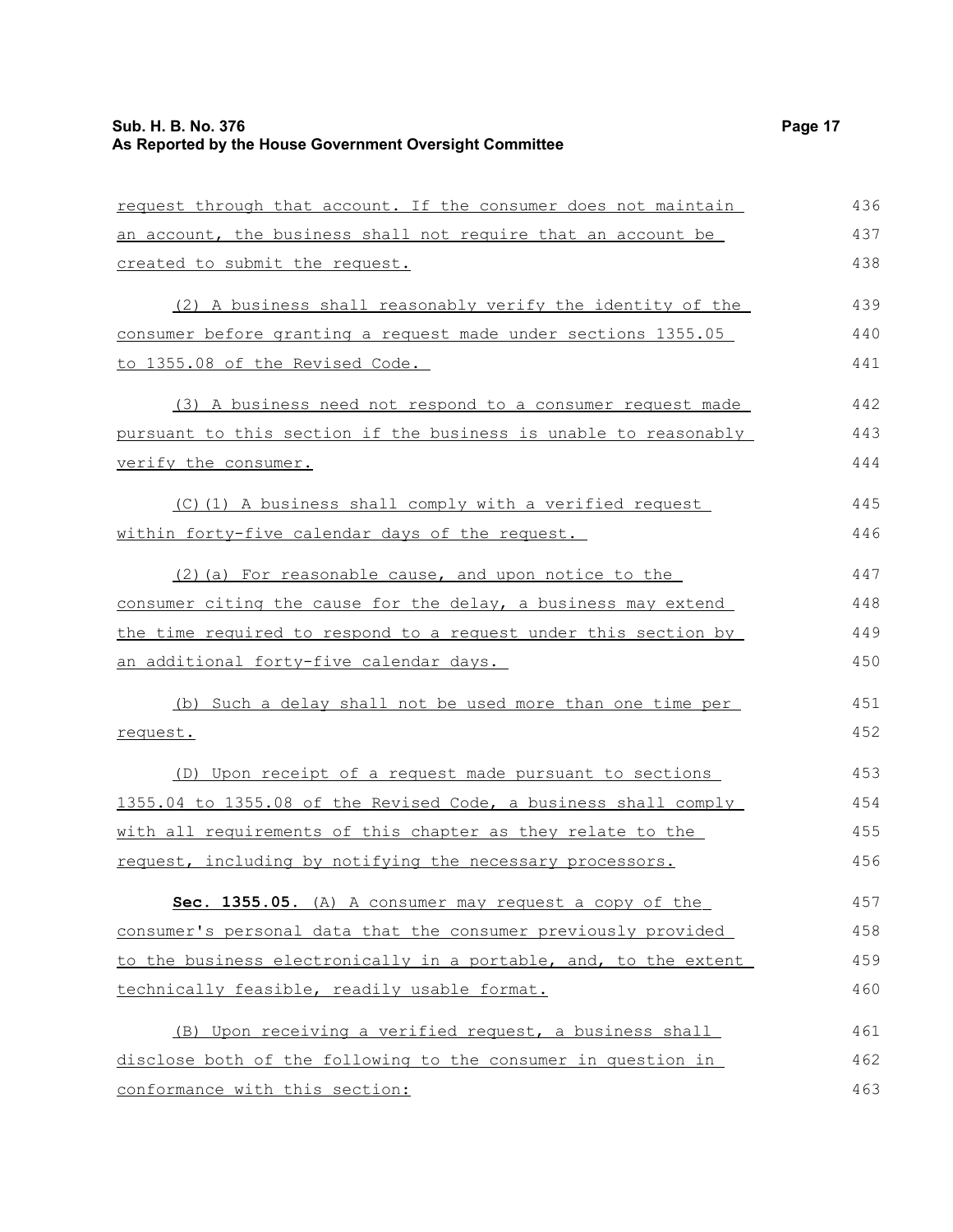| (1) The categories of third parties to whom the business         | 464 |
|------------------------------------------------------------------|-----|
| sells personal data, or if it does not sell personal data, that  | 465 |
| fact;                                                            | 466 |
| (2) The personal data the business has collected about the       | 467 |
| consumer or an accurate description or summary of such data.     | 468 |
|                                                                  |     |
| (C) The disclosure shall cover the twelve-month period           | 469 |
| preceding the business's receipt of the request. A business is   | 470 |
| not obligated to provide access to a consumer's personal data    | 471 |
| more than once in a twelve-month period, beginning from the      | 472 |
| prior date on which the consumer made a request pursuant to this | 473 |
| section.                                                         | 474 |
| (D) A business may redact personal data in its responses         | 475 |
| to consumers to protect the security of personal data,           | 476 |
| including, without limitation, redacting social security         | 477 |
| numbers, financial account numbers, or driver's license numbers. | 478 |
| Sec. 1355.06. (A) A consumer has a right to correct              | 479 |
| inaccuracies in the consumer's personal data that the consumer   | 480 |
| previously provided to the business, taking into account the     | 481 |
| nature of the personal data and the purposes of the processing   | 482 |
| of the consumer's personal data, by making a verifiable request  | 483 |
| to have the consumer's data be corrected.                        | 484 |
| (B) Upon receiving a verified request, a business shall          | 485 |
| correct inaccurate information as requested by the consumer,     | 486 |
| taking into account the nature of the personal data and the      | 487 |
| purposes of the processing of the consumer's personal data.      | 488 |
| Sec. 1355.07. (A) A consumer shall have the right to             | 489 |
| request that a business delete personal data that the business   | 490 |
| has collected from the consumer for commercial purposes and that | 491 |
| the business maintains in an electronic format.                  | 492 |
|                                                                  |     |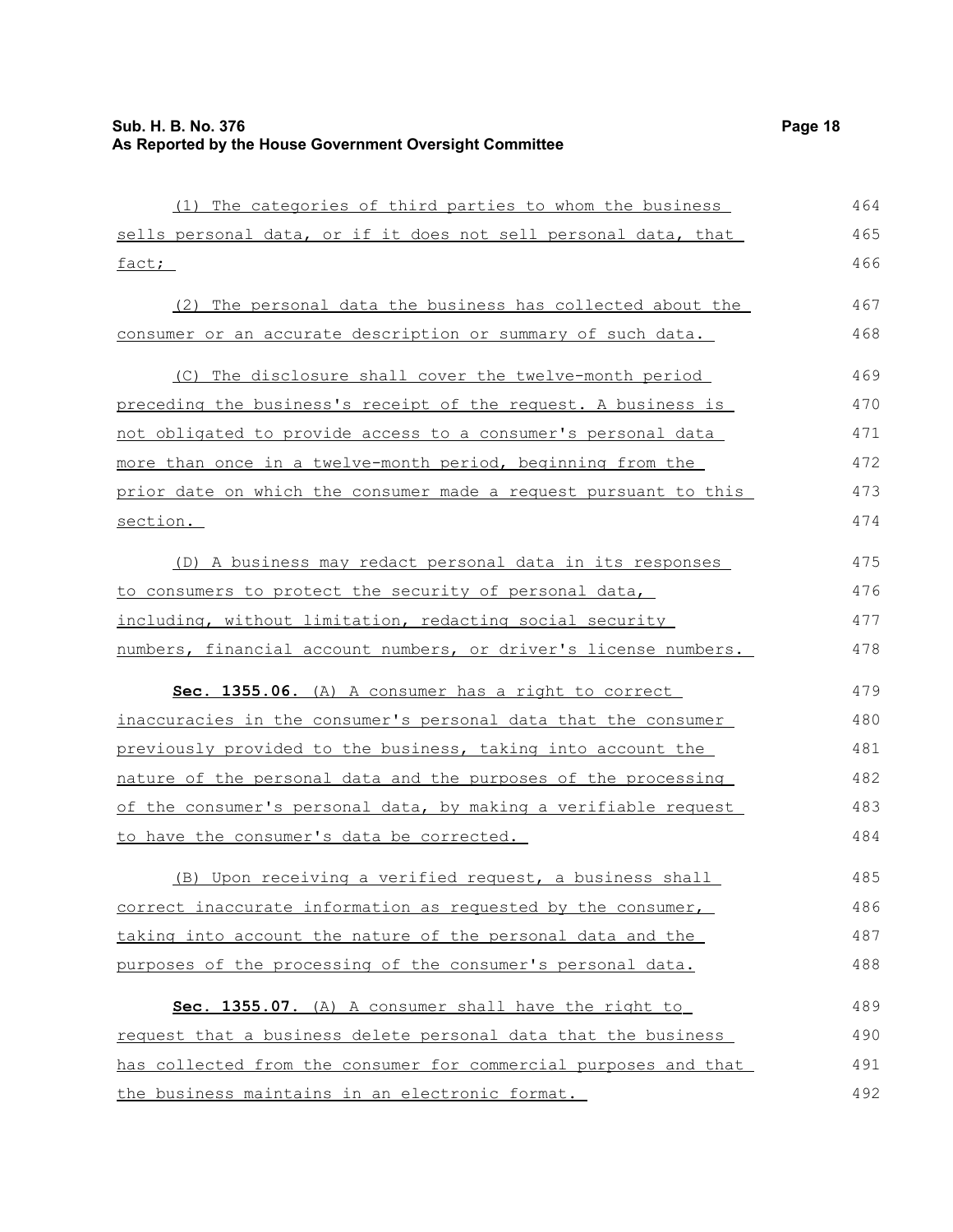## **Sub. H. B. No. 376** Page 19 **As Reported by the House Government Oversight Committee**

| (B) Such a verifiable request shall reasonably describe                 | 493 |
|-------------------------------------------------------------------------|-----|
| the personal data the consumer is requesting be deleted.                | 494 |
| (C)(1) If the consumer's personal data is stored on                     | 495 |
| archived or backup systems, the business may delay compliance           | 496 |
| with the consumer's request to delete until the archived or             | 497 |
| backup system relating to that data is restored to an active            | 498 |
| system, next accessed, or used for a sale, disclosure, or               | 499 |
| commercial purpose.                                                     | 500 |
| (2) If the consumer's personal data is stored on archived               | 501 |
| or backup systems, the business may comply with the consumer's          | 502 |
| <u>request by deleting or overwriting the data in accordance with a</u> | 503 |
| scheduled backup or creation of a new archive, so long as the           | 504 |
| business employs encryption standards to protect that data both         | 505 |
| when the data is in transit and is at rest.                             | 506 |
| (D) A business is not required to delete personal data                  | 507 |
| <u>that it maintains or uses as aggregated, deidentified, or </u>       | 508 |
| pseudonymous data, provided that such data in the possession of         | 509 |
| the business is not linked to a specific consumer.                      | 510 |
| (E) A business, or an associated processor, shall not be                | 511 |
| required to comply with a consumer's request to delete personal         | 512 |
| <u>data if it is necessary for the business or processor to</u>         | 513 |
| maintain the consumer's personal data in order to adhere to its         | 514 |
| written records retention schedule.                                     | 515 |
| Sec. 1355.08. (A) A consumer has a right to request both                | 516 |
| of the following from a business:                                       | 517 |
| (1) That the business not sell the consumer's personal                  | 518 |
| data;                                                                   | 519 |
| (2) That the business not process the consumer's personal               | 520 |
| data for the purpose of targeted advertising.                           | 521 |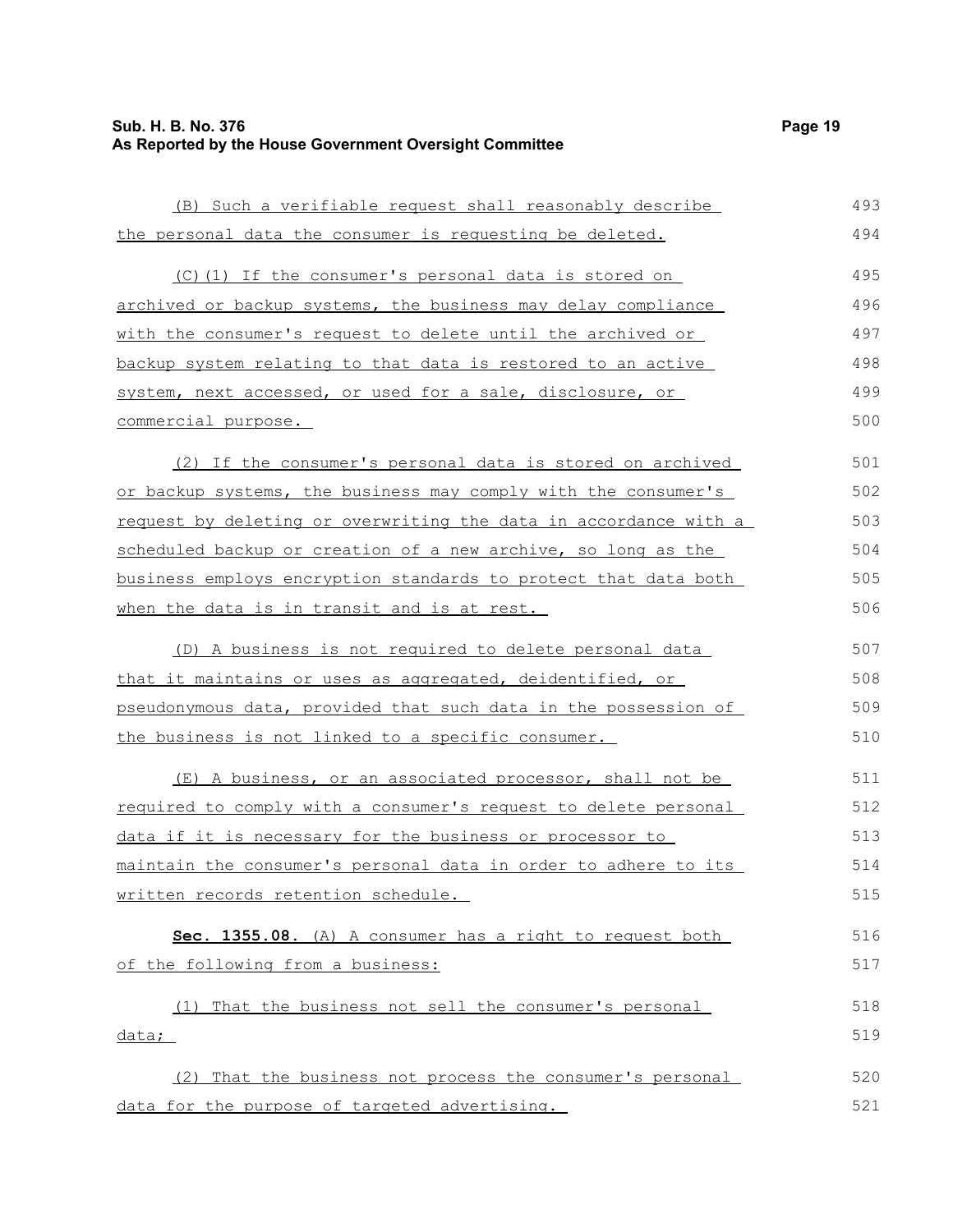(B) Upon receipt of a verified request made under division (A) of this section, a business shall not sell the personal data of the consumer in question or process the data for the purpose of targeted advertising. (C) A business shall not sell the personal data collected online of a known child without complying with the requirements of or exceptions in the "Children's Online Privacy Protection Act of 1998," 15 U.S.C. 6501, et seq. and its regulations. (D) A business that sells personal data or uses processed personal data for the purposes of targeted advertising shall provide clear and conspicuous notice of these facts in such a manner as to enable a consumer to opt out of the sale of the consumer's personal data, the use of that data for targeted advertising, or both; such as by providing clear and conspicuous notice on its web site privacy policy or other publicly available notice. (E) A business is not required to comply with an opt-out request that the business reasonably determines to be fraudulent. (F) A business shall reasonably inform its processors or third parties of a consumer's request to opt out and request that they comply with the consumer's opt-out request. **Sec. 1355.09.** (A) Subject to divisions (B) and (C) of this section, a business shall not discriminate against a consumer for exercising the rights provided to a consumer under this chapter. 522 523 524 525 526 527 528 529 530 531 532 533 534 535 536 537 538 539 540 541 542 543 544 545 546 547

(B) A business may charge different prices or rates for goods or services for individuals who exercise their rights under this chapter for legitimate business reasons or as 548 549 550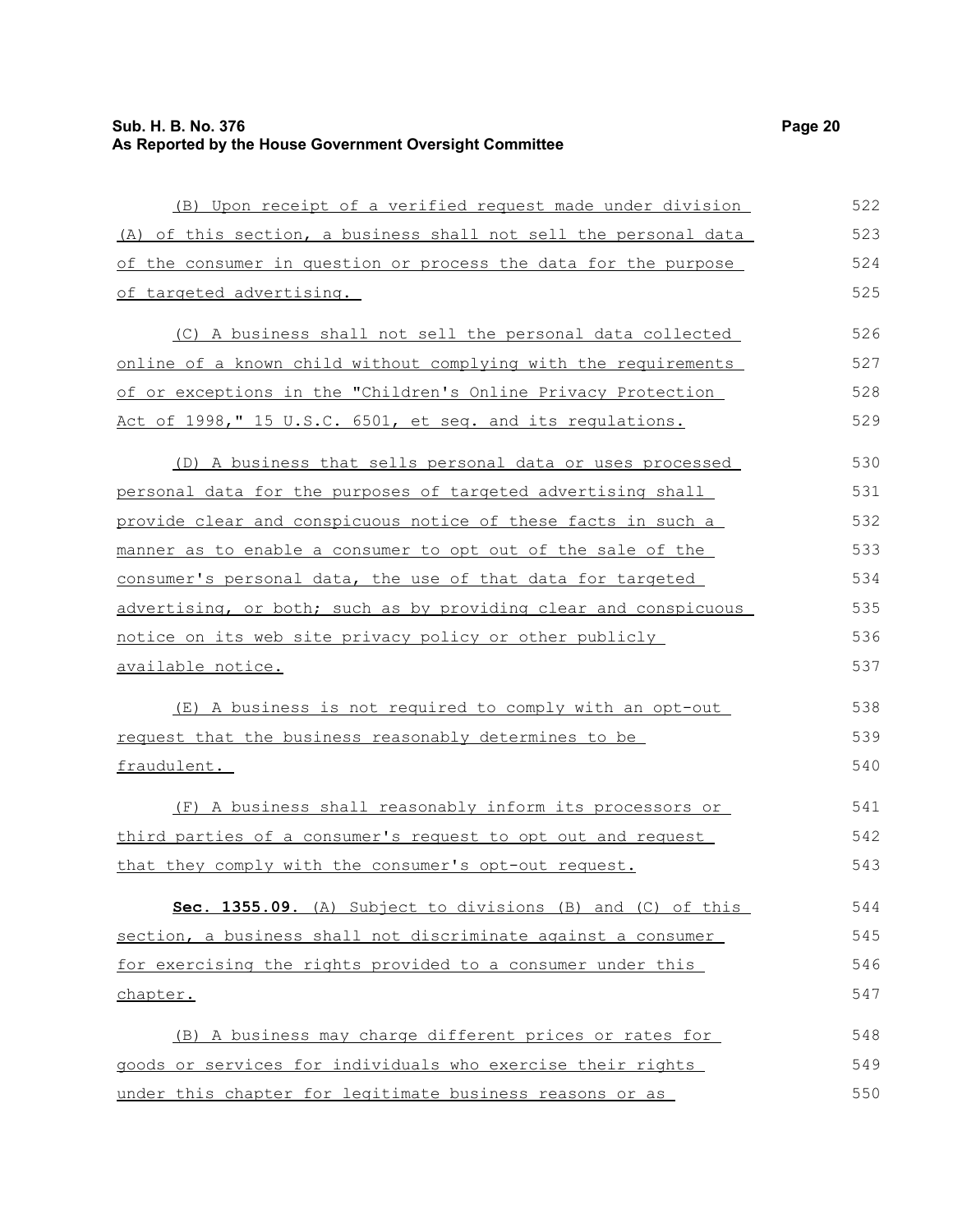| otherwise permitted or required by applicable law.               | 551 |
|------------------------------------------------------------------|-----|
| (C) A business's denial of a consumer's request in               | 552 |
| compliance with this chapter shall not be considered             | 553 |
| discrimination against the consumer.                             | 554 |
| (D) Nothing in this section shall be construed as doing          | 555 |
| either of the following:                                         | 556 |
| (1) Requiring a business to provide a product or service         | 557 |
| that requires the personal data of a consumer that the business  | 558 |
| does not collect or maintain or requiring a business to provide  | 559 |
| a product or service if the consumer has exercised the right to  | 560 |
| opt-out pursuant to section 1355.08 of the Revised Code;         | 561 |
| (2) Prohibiting a business from offering a different             | 562 |
| price, rate, level, quality, or selection of goods or services   | 563 |
| to a consumer, including offering goods or services for no fee,  | 564 |
| if the offer is related to a consumer's voluntary participation  | 565 |
| in a bona fide loyalty, rewards, premium features, discounts, or | 566 |
| <u>club card program.</u>                                        | 567 |
| Sec. 1355.10. (A) A contract between a business and a            | 568 |
| processor shall govern the data processing procedures of the     | 569 |
| processor with respect to processing performed on behalf of the  | 570 |
| business.                                                        | 571 |
| (B) A processor shall do all of the following:                   | 572 |
| (1) Taking into account the nature of the processing,            | 573 |
| assist a business, to the extent reasonably possible and through | 574 |
| the use of appropriate technical and organizational measures, in | 575 |
| fulfilling the obligation of the business to respond to consumer | 576 |
| requests made pursuant to sections 1355.04 to 1355.08 of the     | 577 |
| Revised Code;                                                    | 578 |
|                                                                  |     |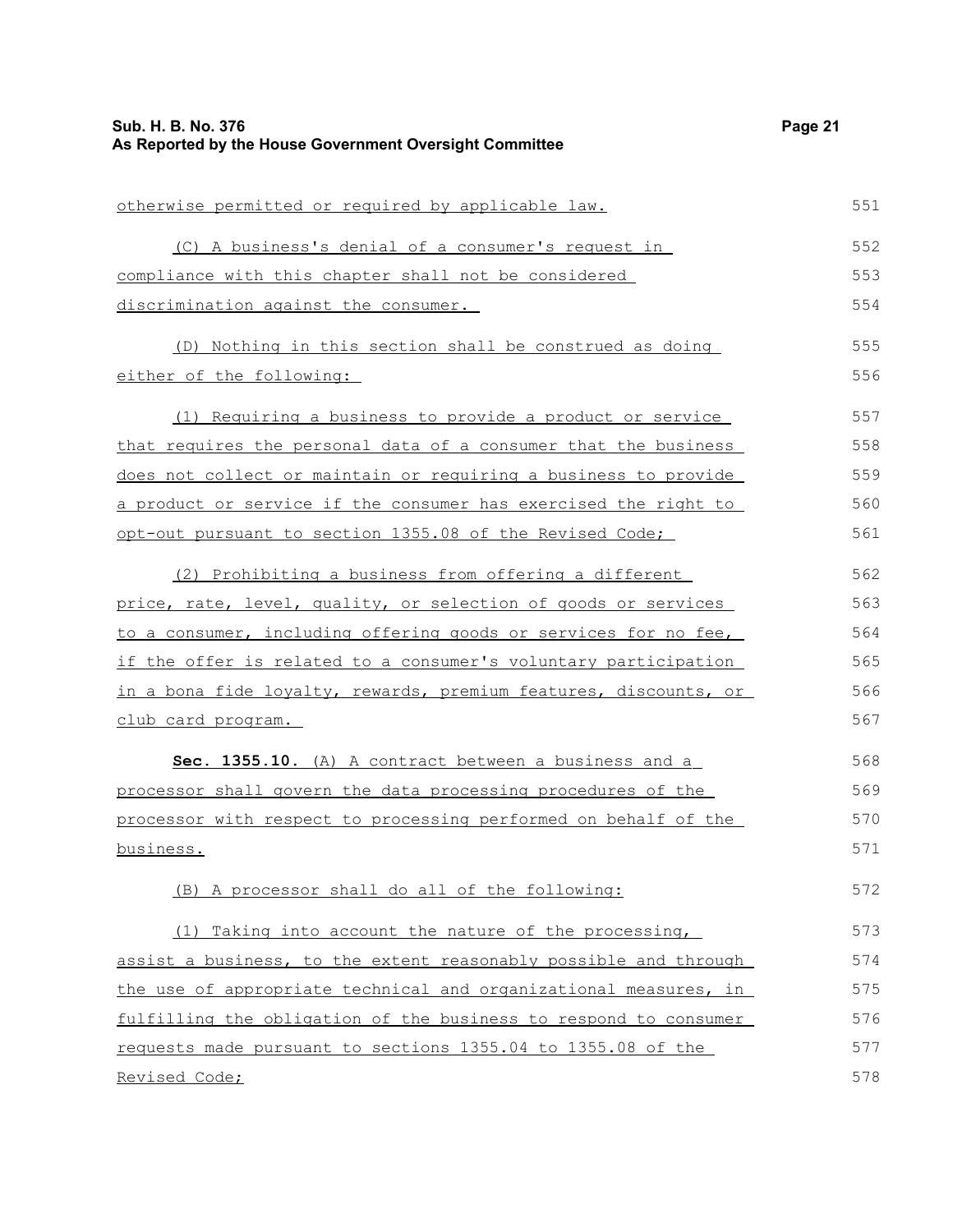## **Sub. H. B. No. 376** Page 22 **As Reported by the House Government Oversight Committee**

| (2) Develop, implement, and maintain reasonable                  | 579 |
|------------------------------------------------------------------|-----|
| administrative, technical, and physical safequards to protect    | 580 |
| the security and confidentiality of personal data processed by   | 581 |
| the processor. The safequards shall reflect the nature and scope | 582 |
| of the activities of the processor and its role in processing    | 583 |
| the personal data.                                               | 584 |
|                                                                  |     |
| (3) At the direction of the business and pursuant to the         | 585 |
| contract described in division (A) of this section, delete or    | 586 |
| return, except as required by law, all personal data to the      | 587 |
| business as requested at the end of the contract period;         | 588 |
| (4) If the processor uses the services of a subprocessor         | 589 |
| with respect to a business, require the subprocessor to meet the | 590 |
| obligations of the processor with respect to any personal data   | 591 |
| collected.                                                       | 592 |
| (C) Whether a person acts as a business or a processor           | 593 |
| with respect to a specific processing of personal data is a      | 594 |
| fact-based determination that depends on the context in which    | 595 |
| the personal data is processed. A processor adhering to the      | 596 |
| instructions of a business with respect to a specific processing | 597 |
| of personal data is considered a processor.                      | 598 |
| Sec. 1355.11. (A) The attorney general has exclusive             | 599 |
| authority to enforce this chapter.                               | 600 |
| (B) Except as provided in divisions (B) (1) to (4) of this       | 601 |
| section, if, by the attorney general's own inquiries or as a     | 602 |
| result of complaints, the attorney general has reasonable cause  | 603 |
| to believe that a business or processor has engaged or is        | 604 |
| engaging in an act or practice that violates this chapter, the   | 605 |
| attorney general may investigate in accordance with section      | 606 |
| 1345.06 of the Revised Code.                                     | 607 |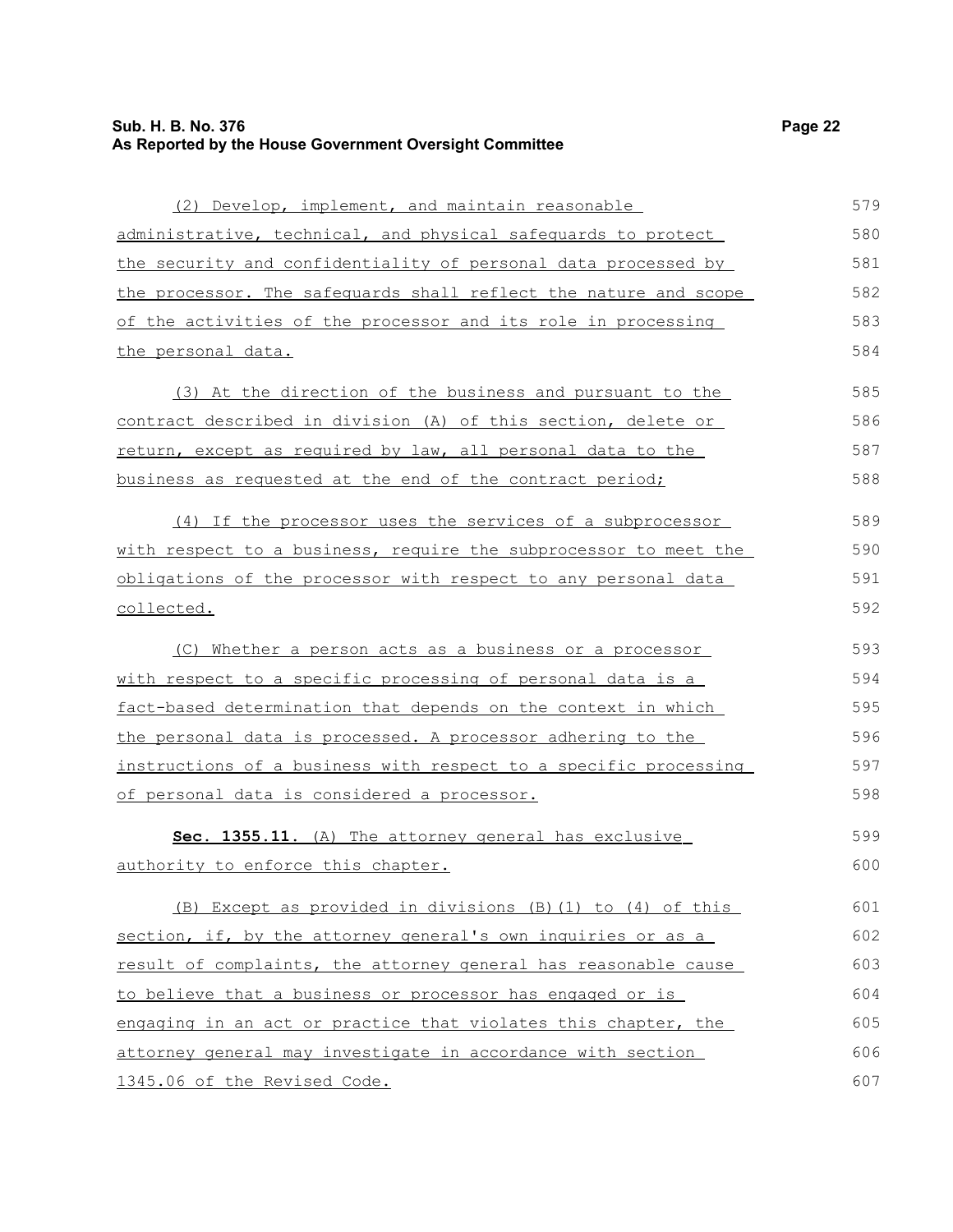#### **Sub. H. B. No. 376 Page 23 As Reported by the House Government Oversight Committee**

| (1) References to "person" in section 1345.06 of the                                                                                                                                                                              |
|-----------------------------------------------------------------------------------------------------------------------------------------------------------------------------------------------------------------------------------|
| Revised Code shall be interpreted, for purposes of                                                                                                                                                                                |
| investigations entered into under this section, as referring to                                                                                                                                                                   |
| an individual or a business, as defined in section 1355.01 of                                                                                                                                                                     |
| <u>the Revised Code.</u>                                                                                                                                                                                                          |
| (2) References to a "supplier" in section 1345.06 of the                                                                                                                                                                          |
| Revised Code shall be interpreted, for purposes of                                                                                                                                                                                |
| investigations entered into under this section, as referring to                                                                                                                                                                   |
| a business, as defined in section 1355.01 of the Revised Code.                                                                                                                                                                    |
| (3) Division (E) of section 1345.06 of the Revised Code                                                                                                                                                                           |
| does not apply to investigations entered into under this                                                                                                                                                                          |
| section.                                                                                                                                                                                                                          |
| (4) Nothing in this section shall be construed as granting                                                                                                                                                                        |
| $\mathbf{a}$ , and a set of the set of the set of the set of the set of the set of the set of the set of the set of the set of the set of the set of the set of the set of the set of the set of the set of the set of the set of |

any additional rights or responsibilities under any other section of Chapter 1345. of the Revised Code. (C) The attorney general shall not disclose publicly the identity of a business or processor investigated under this

section or the facts developed in investigations unless either of the following are met: 625 626

(1) These matters have become a matter of public record in enforcement proceedings, including if the business has entered into an assurance of voluntary compliance with the attorney general pursuant to section 1345.06 of the Revised Code. 627 628 629 630

(2) The business or processor that is the subject of the investigation has consented in writing to public disclosure. 631 632

(D)(1) If the attorney general, by the attorney general's own inquiries or as a result of complaints, has reasonable cause to believe that a business or processor has engaged or is engaging in an act or practice that violates this chapter, the 633 634 635 636

617 618 619

620 621 622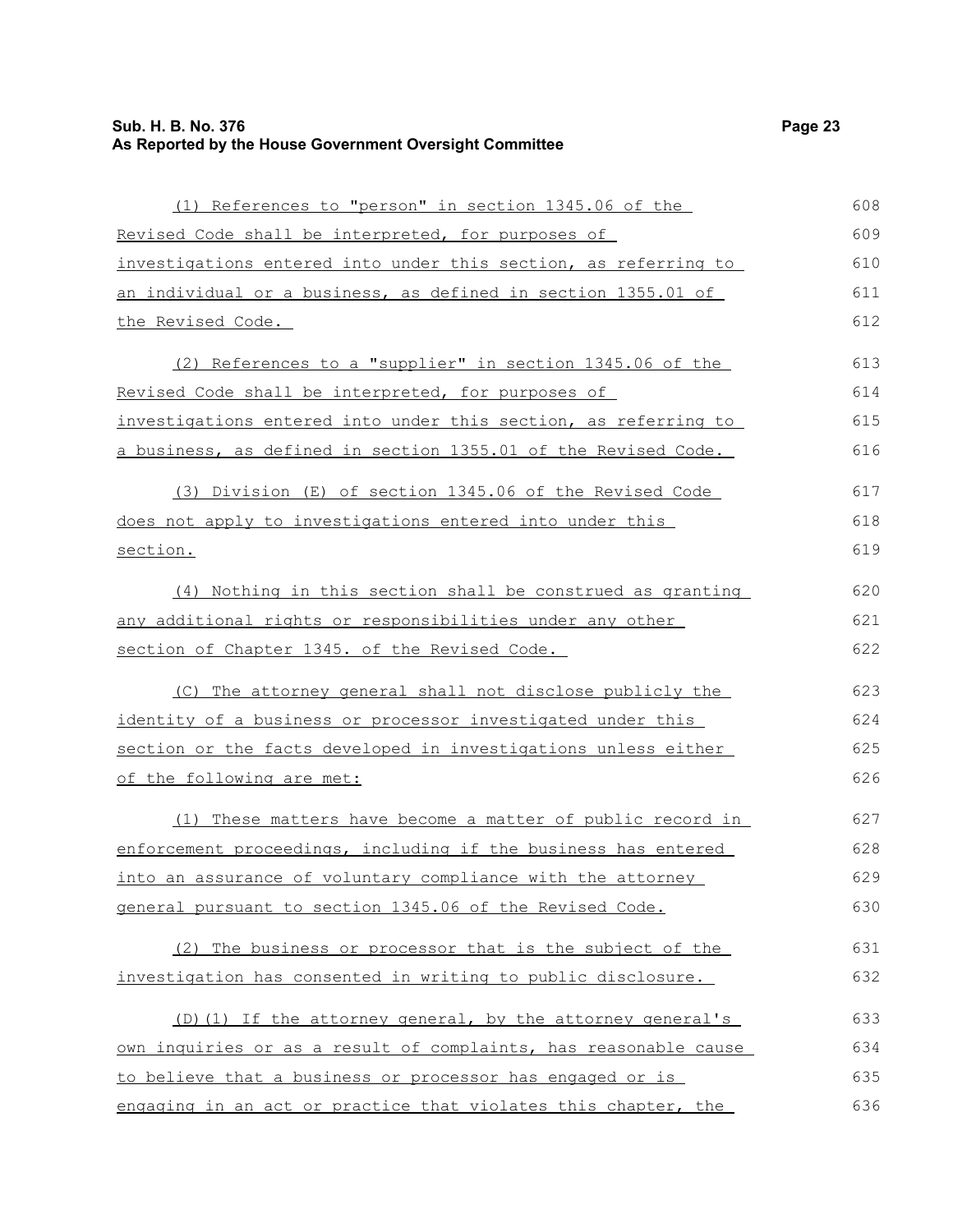## **Sub. H. B. No. 376** Page 24 **As Reported by the House Government Oversight Committee**

| attorney general, subject to divisions (D) (2) to (4) of this    | 637 |
|------------------------------------------------------------------|-----|
| section, may bring an action in a court of common pleas of this  | 638 |
| state seeking any or all of the following relief:                | 639 |
| (a) Declaratory judgment that the act or practice violates       | 640 |
| this chapter;                                                    | 641 |
| (b) Injunctive relief, including preliminary and permanent       | 642 |
| injunctions, to prevent further violations of and compel         | 643 |
| compliance with this chapter;                                    | 644 |
| (c) Civil penalties described in division (D) (2) (c) of         | 645 |
| this section;                                                    | 646 |
| (d) Attorneys' fees and investigative costs;                     | 647 |
| (e) Any other relief the court determines appropriate,           | 648 |
| including relief described in division (D)(4) of this section.   | 649 |
| (2) (a) Prior to initiating any action under this section,       | 650 |
| the attorney general shall provide a business or processor       | 651 |
| thirty-days' notice, in writing, identifying the specific        | 652 |
| provisions of this chapter the attorney general alleges have     | 653 |
| been or are being violated.                                      | 654 |
| (b) If, within the thirty-day period, the business or            | 655 |
| processor cures the noticed violation and provides the attorney  | 656 |
| general an express written statement that the alleged violations | 657 |
| have been cured and that no further such violations will occur,  | 658 |
| the attorney general shall not initiate an action against the    | 659 |
| business or processor, except as provided in division (D)(2)(c)  | 660 |
| of this section.                                                 | 661 |
| (c) If a business or processor continues to violate a            | 662 |
| representation made in such written statement following the cure | 663 |
| period described in division (D)(2)(b) of this section or        | 664 |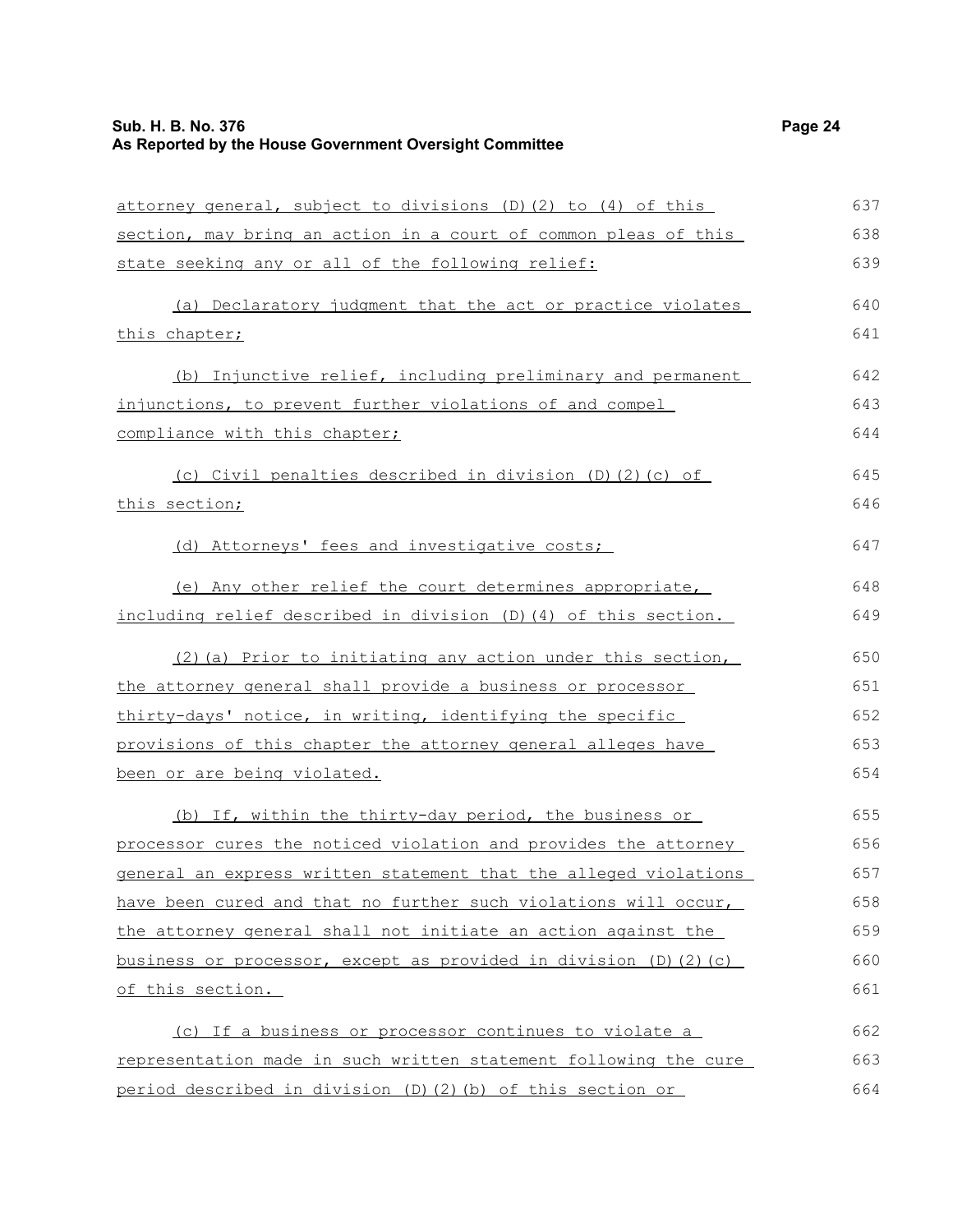| breaches an express written statement provided to the attorney   | 665 |
|------------------------------------------------------------------|-----|
| general pursuant to that division, the attorney general may      | 666 |
| initiate an action pursuant to division (D) (1) of this section  | 667 |
| and seek civil penalties of up to five thousand dollars for each | 668 |
| violation under this chapter.                                    | 669 |
| (3) Civil penalties levied in accordance with this               | 670 |
| division shall be made in accordance with the following          | 671 |
| criteria:                                                        | 672 |
| (a) Each provision of this chapter that was violated             | 673 |
| counts as a separate violation.                                  | 674 |
| (b) Each consumer affected counts as a separate violation.       | 675 |
| (c) When calculating civil penalties, the court may              | 676 |
| consider all of the following:                                   | 677 |
| (i) The number of affected consumers;                            | 678 |
| (ii) The severity of the violation;                              | 679 |
| (iii) The size, nature, and complexity of the business;          | 680 |
| (iv) The sensitivity of the information in question;             | 681 |
| (v) The precautions taken to prevent a violation.                | 682 |
| $(4)$ (a) The court may award relief to each identified          | 683 |
| consumer affected by a violation of a section of this chapter,   | 684 |
| regardless of whether any actual damages were suffered, in an    | 685 |
| amount that is not less than one hundred dollars and not more    | 686 |
| than seven hundred fifty dollars per violation.                  | 687 |
| (b) If the court finds the business or processor willfully       | 688 |
| or knowingly violated this chapter, the court may, in its        | 689 |

discretion, triple the award.

(E) Any moneys awarded under this section, with the 691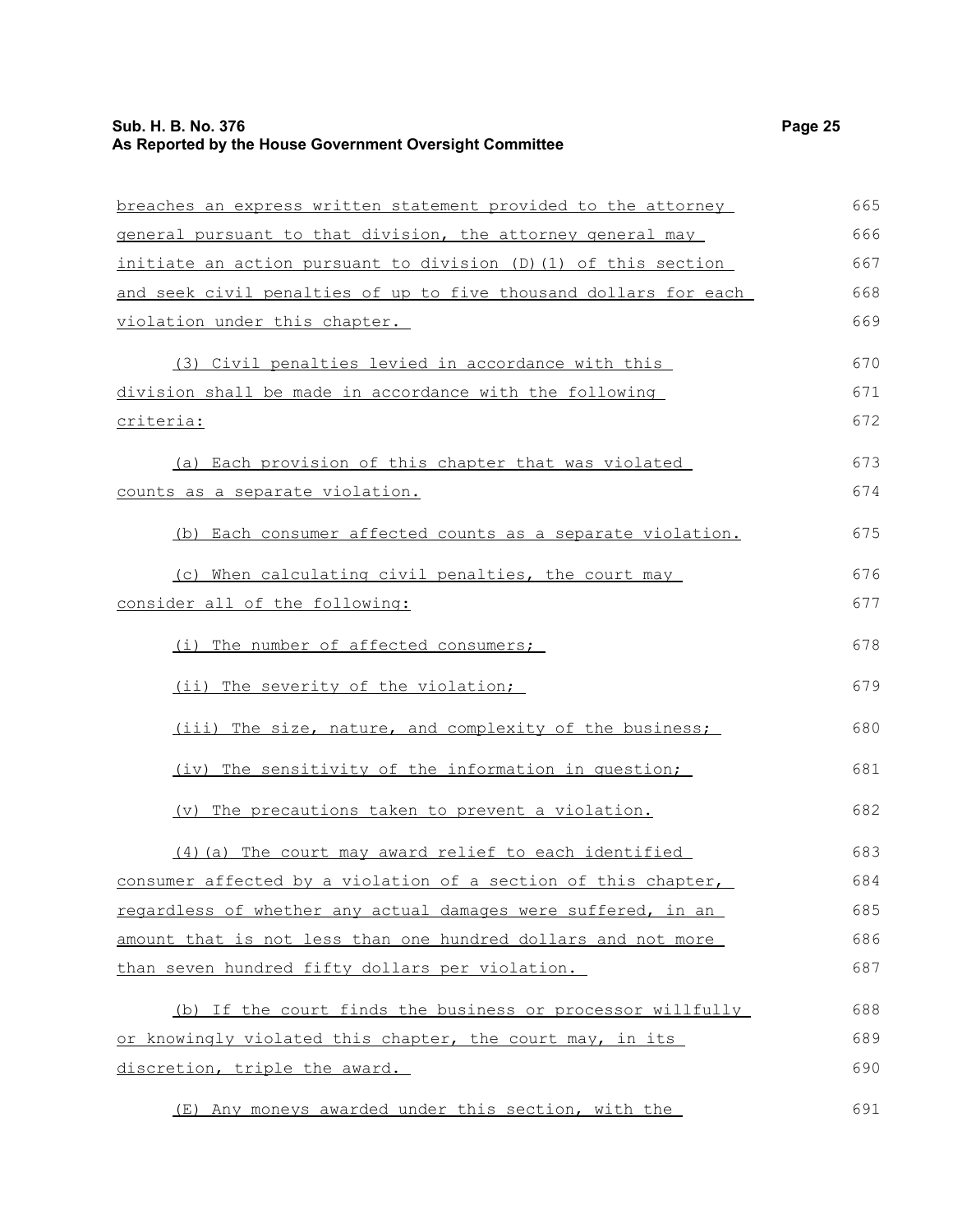| exception of amounts awarded under division (D) (4) of this            | 692 |
|------------------------------------------------------------------------|-----|
| section, shall be deposited into the consumer protection               | 693 |
| enforcement fund established in section 1345.51 of the Revised         | 694 |
| Code.                                                                  | 695 |
|                                                                        |     |
| (F) The remedies available to the attorney general under               | 696 |
| this section are cumulative and concurrent, and the exercise of        | 697 |
| one remedy by the attorney general does not preclude or require        | 698 |
| the exercise of any other remedy.                                      | 699 |
| (G) Any violation of this chapter shall not serve as the               | 700 |
| <u>basis for, or be subject to, a private right of action,</u>         | 701 |
| including a class action lawsuit, under this chapter or under          | 702 |
| <u>any other law.</u>                                                  | 703 |
| (H) A business or processor that discloses personal data               | 704 |
| <u>to another business or processor shall not be liable under this</u> | 705 |
| chapter if the recipient uses it in violation of the                   | 706 |
| restrictions set forth in this chapter, provided that, at the          | 707 |
| time of disclosing the personal data, the business or processor        | 708 |
| does not have actual knowledge, or reason to believe, that the         | 709 |
| processor intends to commit such a violation.                          | 710 |
| (I)(1)(a) A business has an affirmative defense against                | 711 |
| allegations of violations of this chapter if that business             | 712 |
| creates, maintains, and complies with a written privacy program        | 713 |
| that does both of the following:                                       | 714 |
| (i) Reasonably conforms to the national institute of                   | 715 |
| standards and technology privacy framework entitled "A Tool for        | 716 |
| Improving Privacy through Enterprise Risk Management Version           | 717 |
| 1.0," including applicable controls selected by the business           | 718 |
| from special publication 800-53 and 800-53a published by the           | 719 |
| national institute of standards and technology and referenced by       | 720 |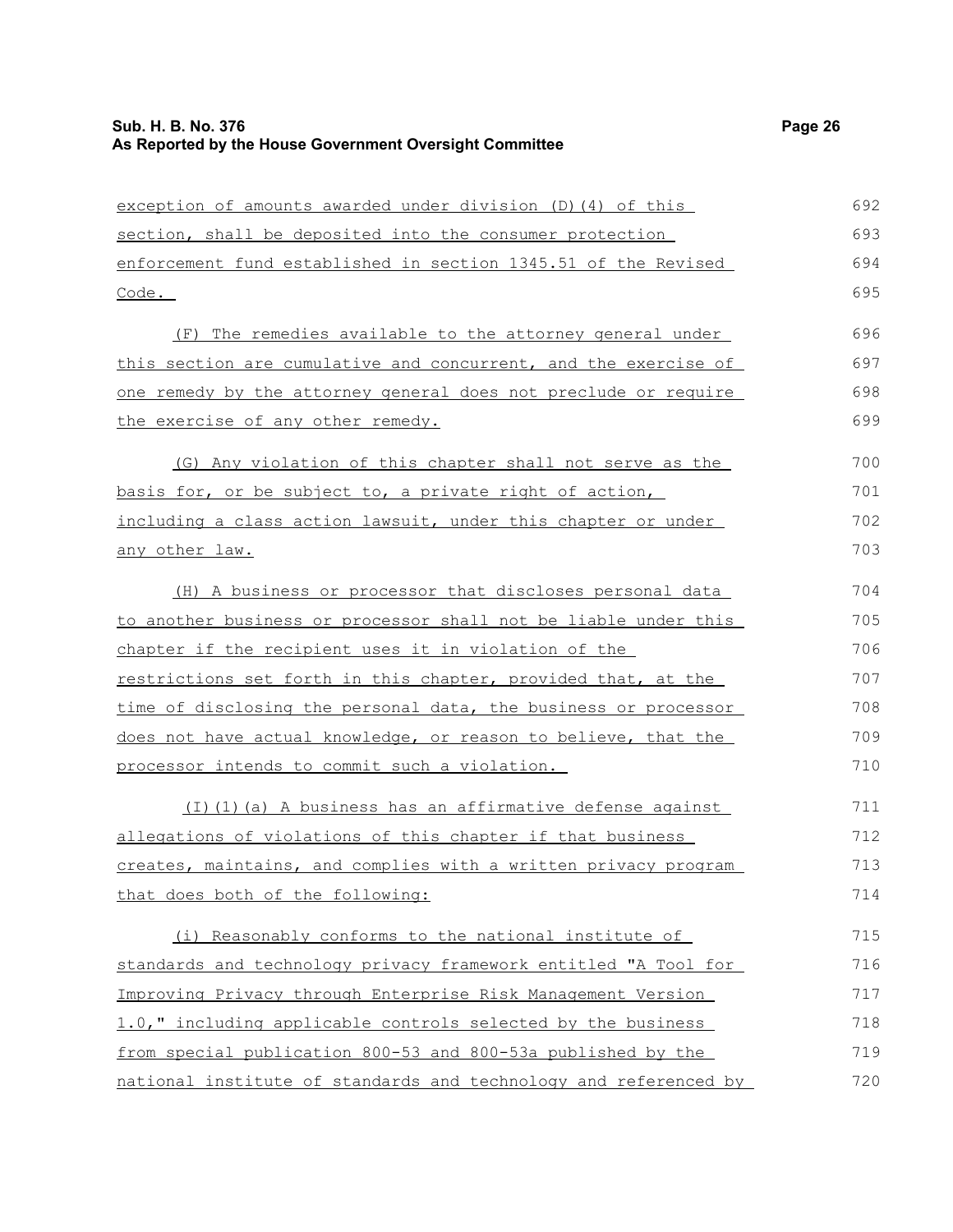| the national institute of standards and technology privacy         | 721 |
|--------------------------------------------------------------------|-----|
| framework;                                                         | 722 |
| (ii) Provides individuals with the substantive rights              | 723 |
| provided to individuals by this chapter.                           | 724 |
| (b) When a final revision to the national institute of             | 725 |
| standards and technology privacy framework is published, a         | 726 |
| business shall reasonably conform its privacy program to the       | 727 |
| revised framework not later than one year after the publication    | 728 |
| date stated in the revision.                                       | 729 |
| (2) The scale and scope of a business's privacy program            | 730 |
| under division $(I)$ $(I)$ of this section is appropriate if it is | 731 |
| based on all of the following factors:                             | 732 |
| (a) The size and complexity of the business;                       | 733 |
| (b) The nature and scope of the activities of the                  | 734 |
| business;                                                          | 735 |
| (c) The sensitivity of the personal information processed;         | 736 |
| (d) The cost and availability of tools to improve privacy          | 737 |
| protections and data governance;                                   | 738 |
| (e) Compliance with any comparable state or federal law.           | 739 |
| (3) A business that satisfies divisions (I)(1) and (2) of          | 740 |
| this section has an affirmative defense to any cause of action     | 741 |
| brought under the laws of this state or in the courts of this      | 742 |
| state that alleges a violation of this chapter or similar claim    | 743 |
| based on a violation of privacy rights afforded to individuals     | 744 |
| under this chapter or under Chapter 1345. of the Revised Code,     | 745 |
| commonly referred to as the consumer sales practices act.          | 746 |
| (J) Where more than one business or processor, or both a           | 747 |